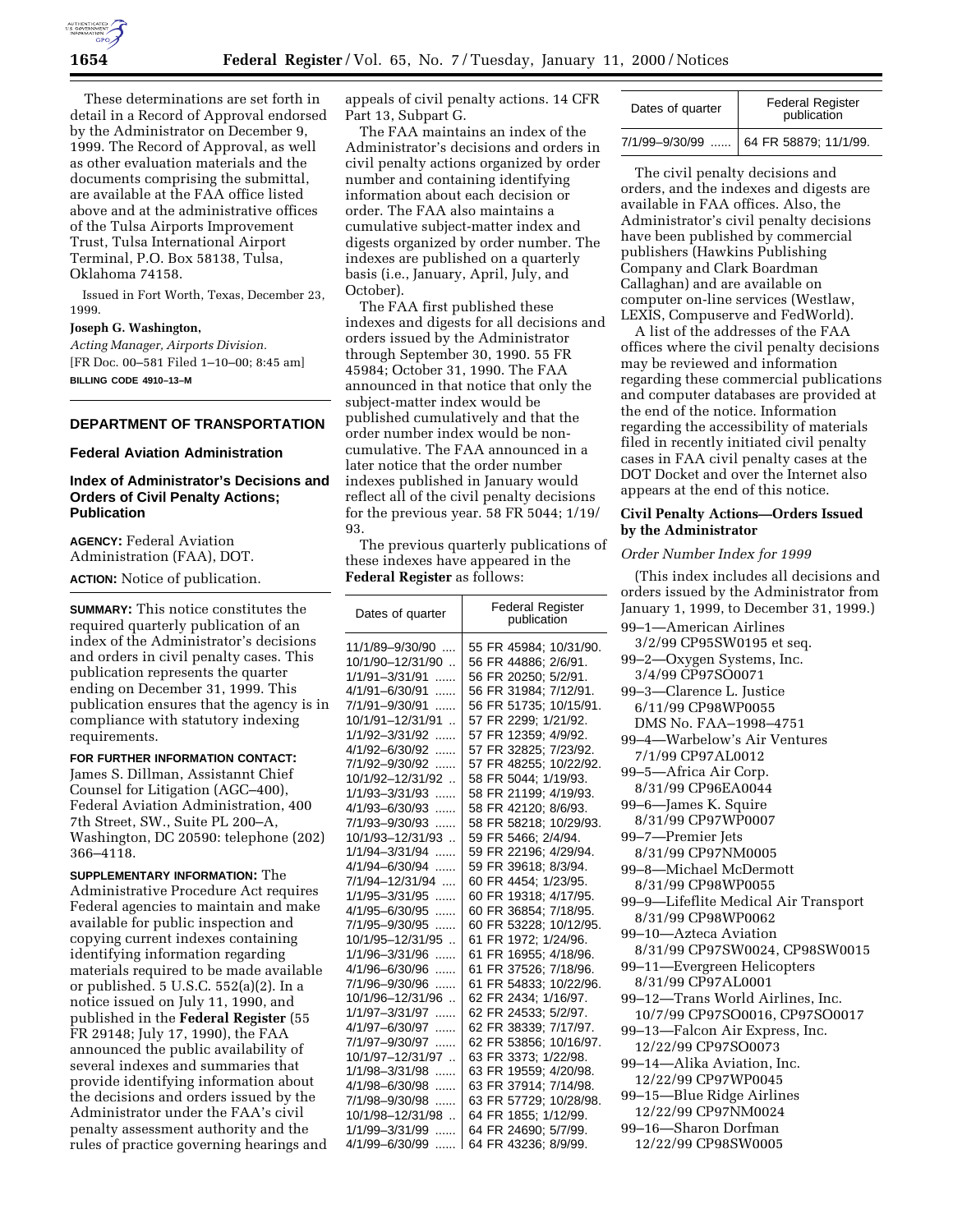# **Civil Penalty Actions—Orders Issued by the Administrator**

*Subject Matter Index*

(Current as of December 31, 1999.)

Aircraft Records:

Flight and Duty Time ....................................................................... 96–4 South Aero.

''Yellow tags'' ................................................................................... 91–8 Watts Agricultural Aviation.

| Administrative Law Judges-Power and Authority:                     |                                                                   |
|--------------------------------------------------------------------|-------------------------------------------------------------------|
|                                                                    |                                                                   |
|                                                                    | 90-21 Carroll; 92-3 Park; 93-17 Metcalf; 94-3 Valley Air; 94-4    |
|                                                                    | Northwest Aircraft Rental; 95-25 Conquest; 95-26 Hereth; 97-20    |
|                                                                    | Werle; 97-30 Emery Worldwide Airlines; 97-32 Florida Propeller;   |
|                                                                    | 98-18 General Aviation; 99-6 Squire.                              |
|                                                                    | 91-11 Continental Airlines; 92-47 Cornwall; 94-8 Nunez; 94-22     |
|                                                                    | Harkins; 94-28 Toyota; 95-10 Diamond; 97-28 Continental Air-      |
|                                                                    | lines; 97-33 Rawlings; 98-13 Air St. Thomas.                      |
|                                                                    | 89-6 American Airlines; 91-17 KDS Aviation; 91-54 Alaska Air-     |
|                                                                    |                                                                   |
|                                                                    | lines; 92-46 Sutton-Sautter; 93-10 Costello.                      |
|                                                                    | 94–21 Sweeney.                                                    |
|                                                                    | 90-27 Gabbert.                                                    |
|                                                                    | 92–50 Cullop.                                                     |
|                                                                    | 93-12 Langton; 94-6 Strohl; 94-27 Larsen; 94-37 Houston; 95-19    |
|                                                                    | Rayner.                                                           |
|                                                                    |                                                                   |
|                                                                    | 97–31 Sanford Air.                                                |
|                                                                    |                                                                   |
| Jurisdiction:                                                      |                                                                   |
|                                                                    | 90-20 Degenhardt; 90-33 Cato; 92-1 Costello; 92-32 Barnhill.      |
|                                                                    | 94-37 Houston; 95-19 Rayner; 97-33 Rawlings.                      |
|                                                                    | 94-39 Kirola.                                                     |
|                                                                    | 92-73 Wyatt; 92-75 Beck; 92-76 Safety Equipment; 93-11 Merkley;   |
|                                                                    | 96-24 Horizon; 98-20 Koenig.                                      |
|                                                                    |                                                                   |
| No authority to extend due date for late Answer without show-      | 95-28 Atlantic World Airways; 97-18 Robinson; 98-4 Larry's Flying |
| ing of good cause. (See also Answer).                              | Service.                                                          |
|                                                                    |                                                                   |
|                                                                    | 97-20 Werle.                                                      |
|                                                                    | 90-37 Northwest Airlines; 91-54 Alaska Airlines; 94-22 Harkins;   |
|                                                                    | 94–28 Toyota.                                                     |
|                                                                    | 97-18 Robinson.                                                   |
|                                                                    | 90-20 Degenhardt; 92-32 Barnhill; 95-6 Sutton.                    |
|                                                                    | 95-25 Conquest Helicopters.                                       |
|                                                                    | 93-13 Medel.                                                      |
| Air Carrier/Aircraft Operator:                                     |                                                                   |
|                                                                    |                                                                   |
|                                                                    |                                                                   |
|                                                                    |                                                                   |
|                                                                    | 92-70 USAir; 96-16 Westair Commuter; 96-24 Horizon; 97-8 Pa-      |
|                                                                    | cific Av. d/b/a Inter-Island Helicopters; 99-12 TWA.              |
|                                                                    | 93-18 Westair Commuter; 97-8 Pacific Av. d/b/a Inter-Island Heli- |
|                                                                    | copters; 99-12 TWA; 99-14 Alika Aviation.                         |
|                                                                    |                                                                   |
| Intoxicated Passenger:                                             |                                                                   |
|                                                                    |                                                                   |
|                                                                    |                                                                   |
| Liability for acts/omissions of employees in the scope of em-      | 98-11 TWA, 99-12 TWA; 99-14 Alika.                                |
| ployment.                                                          |                                                                   |
|                                                                    |                                                                   |
| Aircraft Maintenance (See also Airworthiness, Maintenance Manual): |                                                                   |
|                                                                    |                                                                   |
|                                                                    | 93-36 & 94-3 Valley Air; 94-38 Bohan; 95-11 Horizon; 96-3         |
|                                                                    | America West Airlines; 97-8 Pacific Av. d/b/a Inter-Island Heli-  |
|                                                                    | copters; 97-9 Alphin; 97-10 Alphin; 97-11 Hampton; 97-30          |
|                                                                    |                                                                   |
|                                                                    | Emery Worldwide Airlines; 97-31 Sanford Air; 98-18 General        |
|                                                                    | Aviation; 99-5 Africa Air.                                        |
|                                                                    | 96-3 America West Airlines.                                       |
|                                                                    | 92-73 Wyatt.                                                      |
|                                                                    | 96-18 Kilrain; 97-9 Alphin.                                       |
|                                                                    | 96-18 Kilrain; 97-10 Alphin; 99-14 Alika Aviation.                |

- Major alterations: Failed to prove ................................................... 99–5 Africa Air.
- Major/minor repairs ......................................................................... 96–3 America West Airlines.
- Minimum Equipment List (MEL) .................................................... 94–38 Bohan; 95–11 Horizon; 97–11 Hampton; 97–21 Delta; 97–30 Emer Worldwide Airlines.

Aircraft Operation ............................................................................ 91–8 Watts Agricultural Aviation.

- 91-8 Watts Agricultural Aviation; 94-2 Woodhouse; 97-30 Emery Worldwide Airlines; 97–31 Sanford Air; 98–18 General Aviation.
-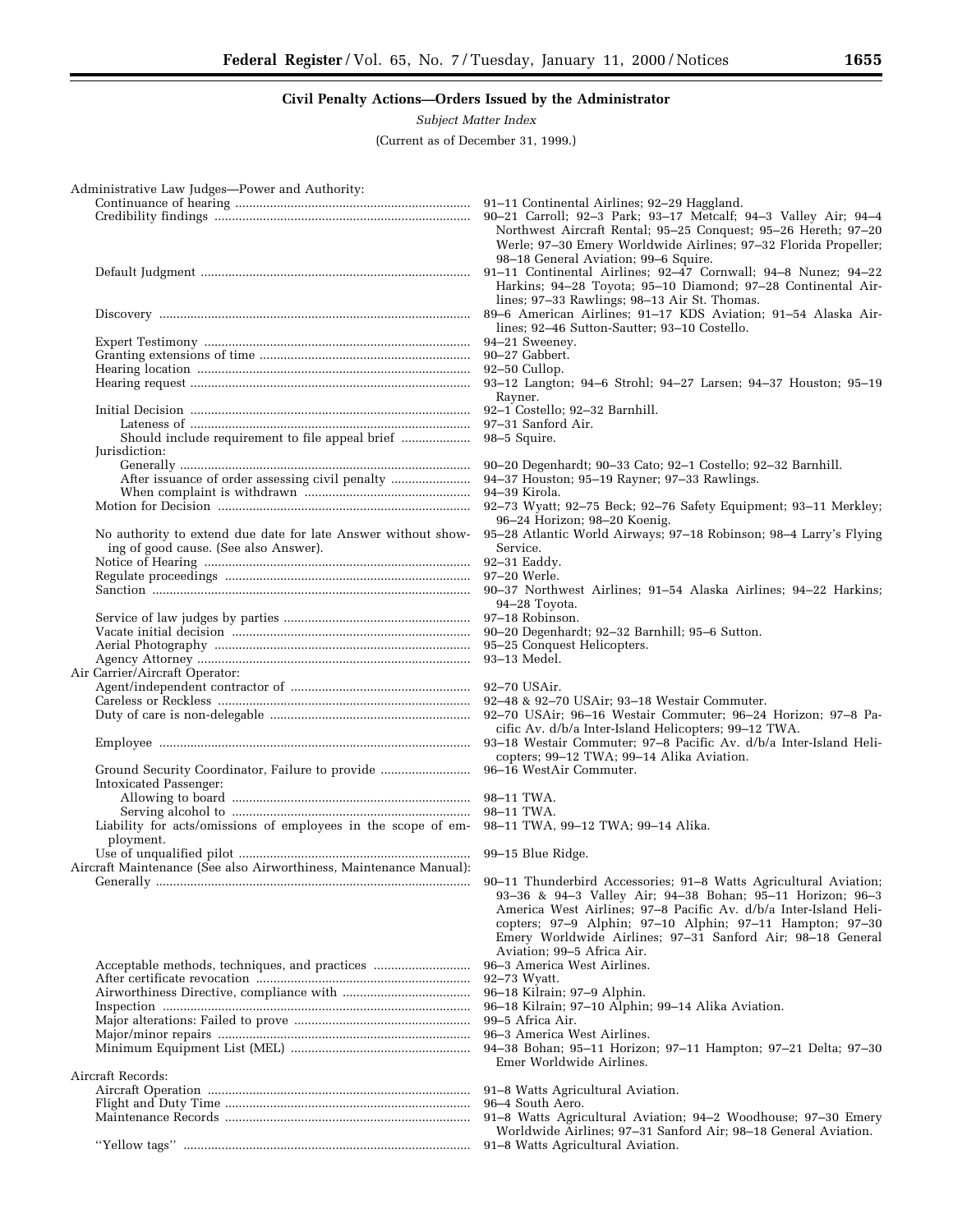-

| Aircraft-Weight and Balance (See Weight and Balance)                                                                                    |                                                                                                                                                                                                                                                                                                                                                                                                                                        |
|-----------------------------------------------------------------------------------------------------------------------------------------|----------------------------------------------------------------------------------------------------------------------------------------------------------------------------------------------------------------------------------------------------------------------------------------------------------------------------------------------------------------------------------------------------------------------------------------|
| Airmen:<br>Airline Transport Pilot certificates requirement in foreign avia- 99-11 Evergreen Helicopters.<br>tion by Part 135 operator. |                                                                                                                                                                                                                                                                                                                                                                                                                                        |
|                                                                                                                                         | 92-49 Richardson & Shimp.<br>91-12 & 91-31 Terry & Menne; 92-8 Watkins; 92-49 Richardson &<br>Shimp; 92-47 Cornwall; 93-17 Metcalf; 93-29 Sweeney; 96-17                                                                                                                                                                                                                                                                               |
|                                                                                                                                         | Fenner.<br>93-11 Merkley.                                                                                                                                                                                                                                                                                                                                                                                                              |
|                                                                                                                                         | 99-7 Premier Jets.<br>91-12 & 91-31 Terry & Menne; 92-8 Watkins; 92-49 Richardson &<br>Shimp.                                                                                                                                                                                                                                                                                                                                          |
|                                                                                                                                         | 92-47 Cornwall; 93-17 Metcalf.<br>96-17 Fenner.                                                                                                                                                                                                                                                                                                                                                                                        |
|                                                                                                                                         | 91-12 & 91-31 Terry & Menne; 92-8 Watkins; 92-49 Richardson &<br>Shimp; 93-17 Metcalf.                                                                                                                                                                                                                                                                                                                                                 |
|                                                                                                                                         | 93-29 Sweeney.<br>99-15 Blue Ridge.                                                                                                                                                                                                                                                                                                                                                                                                    |
| Air Operations Area (AOA):                                                                                                              | 90–19 Continental Airlines; 91–33 Delta Air Lines; 94–1 Delta Air<br>Lines.                                                                                                                                                                                                                                                                                                                                                            |
|                                                                                                                                         | 90-19 Continental Airlines; 91-4 [Airport Operator]; 91-18 [Airport<br>Operator]; 91-40 [Airport Operator]; 91-41 [Airport Operator]; 91-<br>58 [Airport Operator]; 96-1 [Airport Operator]; 98-7 LAX.                                                                                                                                                                                                                                 |
|                                                                                                                                         | 91-4 [Airport Operator]; 91-33 Delta Air Lines; 99-1 American Air-<br>lines.                                                                                                                                                                                                                                                                                                                                                           |
|                                                                                                                                         | 90-19 Continental Airlines; 91-4 [Airport Operator]; 91-58 [Airport<br>Operator.                                                                                                                                                                                                                                                                                                                                                       |
| Airport Security Program (ASP):                                                                                                         | 90–19 Continental Airlines; 91–4 [Airport Operator]; 91–58 [Airport<br>Operator]; 98-7 LAX.                                                                                                                                                                                                                                                                                                                                            |
|                                                                                                                                         | 91-4 [Airport Operator]; 91-18 [Airport Operator]; 91-40 [Airport<br>Operator]; 91-41 [Airport Operator]; 91-58 [Airport Operator]; 94-<br>1 Delta Air Lines; 96-1 [Airport Operator]; 97-23 Detroit Metro-<br>politan; 98-7 LAX; Airport Operator.                                                                                                                                                                                    |
|                                                                                                                                         | 90-12 Continental Airlines, 91-4 [Airport Operator]; 91-18 [Airport<br>Operator]; 91-40 [Airport Operator]; 91-41 [Airport Operator]; 91-<br>58 [Airport Operator]; 96–1 [Airport Operator]; 97–23 Detroit Met-<br>ropolitan.                                                                                                                                                                                                          |
| Air Traffic Control (ATC):                                                                                                              | 91-12 & 91-31 Terry & Menne.<br>91-12 & 91-31 Terry & Menne; 92-40 Wendt.                                                                                                                                                                                                                                                                                                                                                              |
|                                                                                                                                         | 91-12 Terry & Menne; 93-18 Westair Commuter.<br>91-12 Terry & Menne.<br>91-12 Terry & Menne; 92-49 Richardson & Shimp.<br>91-8 Watts Agricultural Aviation; 92-10 Flight Unlimited; 92-48 &                                                                                                                                                                                                                                            |
|                                                                                                                                         | 92-70 USAir; 94-2 Woodhouse; 95-11 Horizon; 96-3 America<br>West Airlines; 96-18 Kilrain; 94-25 USAir; 97-8 Pacific Av. d/b/a<br>Inter-Island Helicopters; 97-9 Alphin; 97-10 Alphin; 97-11<br>Hampton; 97-21 Delta; 97-30 Emery Worldwide Airlines; 97-32<br>Florida Propeller; 98–18 General Aviation; 99–14 Alika Aviation.<br>90–25 Gabbert.                                                                                       |
| Answer:<br>ALJ may not extent due date for late answer unless good cause<br>shown.                                                      | 95–28 Atlantic World Airways; 97–18 Robinson; 97–33 Rawlings;<br>98-4 Larry's Flying Service.                                                                                                                                                                                                                                                                                                                                          |
| Reply to each number paragraph in the complaint required                                                                                | 98–21 Blankson.<br>90-3 Metz; 90-15 Playter; 92-32 Barnhill; 92-47 Cornwall; 92-75<br>Beck; 92-76 Safety Equipment; 94-5 Grant; 94-29 Sutton; 94-30<br>Columna; 94-43 Perez; 95-10 Diamond; 95-28 Atlantic World<br>Airways; 97-18 Robinson; 97-19 Missirlian; 97-33 Rawlings; 97-<br>38 Air St. Thomas; 98-4 Larry's Flying Service; 98-13 Air St.<br>Thomas; 99-8 McDermott; 99-9 Lifeflite Medical Air Transport;<br>99-16 Dorfman. |
| Appeals (See also Filing; Timeliness; Mailing Rule):                                                                                    | 99-16 Dorfman.<br>92-32 Barnhill; 92-75 Beck; 97-19 Missirlian.                                                                                                                                                                                                                                                                                                                                                                        |
|                                                                                                                                         | 89-4 Metz; 91-45 Park; 92-17 Giuffrida; 92-19 Cornwall; 92-39<br>Beck; 93-24 Steel City Aviation; 93-28 Strohl; 94-23 Perez; 95-13                                                                                                                                                                                                                                                                                                     |
|                                                                                                                                         | Kilrain.<br>92-3 Park; 93/5 Wendt; 93-6 Westair Commuter; 93-28 Strohl; 94-4<br>Northwest Aircraft; 94–18 Luxemburg; 94–29 Sutton; 97–22 San-<br>ford Air; 97-34 Continental Airlines; 97-38 Air St. Thomas; 98-<br>18 General Aviation; 99–11 Evergreen Helicopter.                                                                                                                                                                   |
|                                                                                                                                         | 95-19 Rayner.<br>92-9 Griffin.                                                                                                                                                                                                                                                                                                                                                                                                         |

Ξ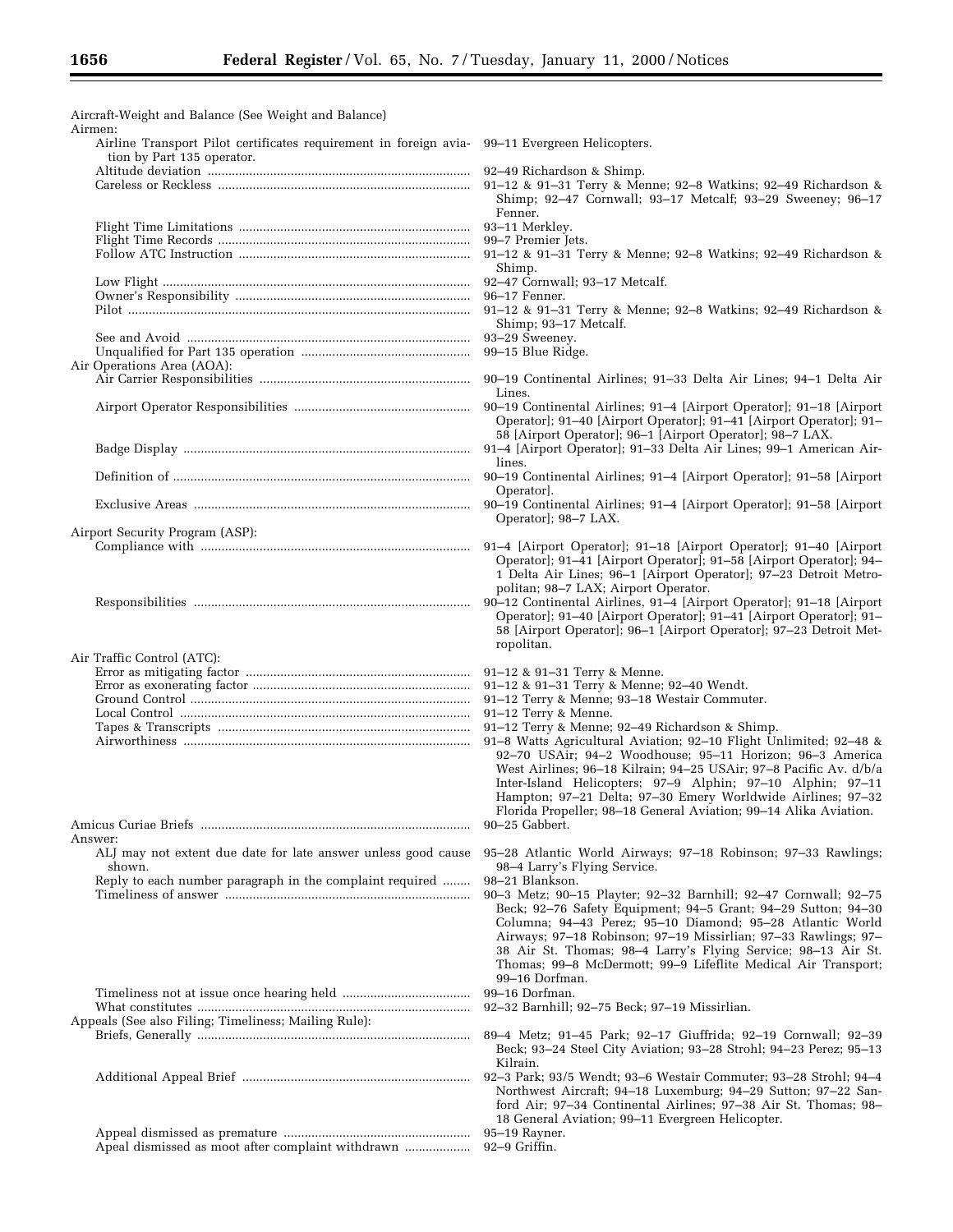| Court of Appeals, appeal to (See Federal Courts)    |                                                                                                                                                                                                                                                                                                                                                                                                                                                                                                                                                                                                                                                                                                                                                                                                                                                                                                                                                                       |
|-----------------------------------------------------|-----------------------------------------------------------------------------------------------------------------------------------------------------------------------------------------------------------------------------------------------------------------------------------------------------------------------------------------------------------------------------------------------------------------------------------------------------------------------------------------------------------------------------------------------------------------------------------------------------------------------------------------------------------------------------------------------------------------------------------------------------------------------------------------------------------------------------------------------------------------------------------------------------------------------------------------------------------------------|
| Good Cause for Late-Filed Brief or Notice of Appeal | 90-3 Metz; 90-27 Gabbert; 90-39 Hart; 91-10 Graham; 91-24 Esau;<br>91-48 Wendt; 91-50 & 92-1 Costello; 92-3 Park; 92-17 Giuffrida;<br>92-39 Beck; 92-41 Moore & Sabre Associates; 92-52 Beck; 92-57<br>Detroit Metro Wayne Co. Airport; 92-69 McCabe; 93-23 Allen;<br>93-27 Simmons; 93-31 Allen; 95-2 Meronek; 95-9 Woodhouse;<br>95-25 Conquest, 97-6 WRA Inc.; 97-7 Stalling; 97-28 Conti-<br>nental; 97-38 Air St. Thomas; 98-1 V. Taylor; 98-13 Air St.<br>Thomas; 99-4 Warbelow's Air Ventures.                                                                                                                                                                                                                                                                                                                                                                                                                                                                 |
| Informal Conference: Conduct of, not on appeal      | 99-14 Alika Aviation.                                                                                                                                                                                                                                                                                                                                                                                                                                                                                                                                                                                                                                                                                                                                                                                                                                                                                                                                                 |
|                                                     | 91–11 Continental Airlines.                                                                                                                                                                                                                                                                                                                                                                                                                                                                                                                                                                                                                                                                                                                                                                                                                                                                                                                                           |
|                                                     | 92-17 Giuffrida; 92-19 Cornwall; 92-39 Beck; 94-23 Perez; 95-13<br>Kilrain; 96-5 Alphin Aircraft; 98-20 Koenig.                                                                                                                                                                                                                                                                                                                                                                                                                                                                                                                                                                                                                                                                                                                                                                                                                                                       |
|                                                     | 89-8 Thunderbird Accessories; 91-26 Britt Airways; 91-32 Bargen;<br>91-50 Costello; 93-2 & 93-3 Wendt; 93-24 Steel City Aviation;<br>93-32 Nunez; 98-5 Squire; 98-15 Squire; 93-3 Justice; 99-4<br>Warbelow's Air Ventures.                                                                                                                                                                                                                                                                                                                                                                                                                                                                                                                                                                                                                                                                                                                                           |
|                                                     | 89-1 Gressani; 89-7 Zenkner; 90-11 Thunderbird Accessories; 90-<br>35 P. Adams; 90-39 Hart; 91-7 Pardue; 91-10 Graham; 91-20<br>Bargen; 91-43, 91-44, 91-46 & 91-47 Delta Air Lines; 92-11<br>Alilin; 92-15 Dillman; 92-18 Bargen; 92-34 Carrell; 92-35 Bay<br>Land Aviation; 92-36 Southwest Airlines; 92-45 O'Brien; 92-56<br>Montauk Caribbean Airways; 92-67 USAir; 92-68 Weintraub; 92-<br>78 TWA; 93-7 Dunn; 93-8 Nunez; 93-20 Smith; 93-23 & 93-31<br>Allen; 93-34 Castle Aviation; 93-35 Steel City Aviation; 94-12<br>Bartusiak; 94-24 Page; 94-26 French Aircraft; 94-34 American<br>International Airways; 94–35 American International Airways;<br>94-36 American International Airways; 95-4 Hanson; 95-22 &<br>96-5 Alphin Aircraft; 96-2 Skydiving Center; 96-13 Winslow; 97-<br>3 [Airport Operator], 97-6 WRA, Inc.; 97-15 Houston & Johnson<br>County; 97-35 Gordon Air Services; 97-36 Avcon; 97-37 Roush;<br>98-10 Rawlings; 99-2 Oxygen Systems. |
|                                                     | 92-39 Beck; 94-15 Columna; 95-9 Woodhouse; 95-23 Atlantic<br>World Airways; 96-20 Missirlian; 97-2 Sanford Air; 98-5 Squire;<br>98-17 Blue Ridge Airlines; 98-23 Instead Balloon Services; 99-3<br>Justice; 99-8 McDermott.                                                                                                                                                                                                                                                                                                                                                                                                                                                                                                                                                                                                                                                                                                                                           |
|                                                     | 90-4 Metz; 90-27 Gabbert; 91-45 Park; 92-7 West; 92-17 Giuffrida;<br>92-39 Beck; 93-7 Dunn; 94-15 Columna; 94-23 Perez; 94-30<br>Columna; 95-9 Woodhouse; 95-23 Atlantic World Airways; 96-20<br>Missirlian; 97-2 Sanford Air.                                                                                                                                                                                                                                                                                                                                                                                                                                                                                                                                                                                                                                                                                                                                        |
| Service of brief:                                   |                                                                                                                                                                                                                                                                                                                                                                                                                                                                                                                                                                                                                                                                                                                                                                                                                                                                                                                                                                       |
|                                                     | 92-17 Giuffrida; 92-19 Cornwall.                                                                                                                                                                                                                                                                                                                                                                                                                                                                                                                                                                                                                                                                                                                                                                                                                                                                                                                                      |
|                                                     | 90-3 Metz; 90-39 Hart; 91-50 Costello; 92-7 West; 92-69 McCabe;<br>93-27 Simmons; 95-2 Meronek; 95-9 Woodhouse; 95-15 Alphin<br>Aviation; 96-14 Midtown Neon Sign Corp.; 97-7 & 97-17 Stal-<br>lings; 97-28 Continential; 97-38 Air St. Thomas; 98-1 V. Taylor;                                                                                                                                                                                                                                                                                                                                                                                                                                                                                                                                                                                                                                                                                                       |

98–13 Air St. Thomas; 98–16 Blue Ridge Airlines; 98–17 Blue

Ridge Airlines; 98–21 Blankson.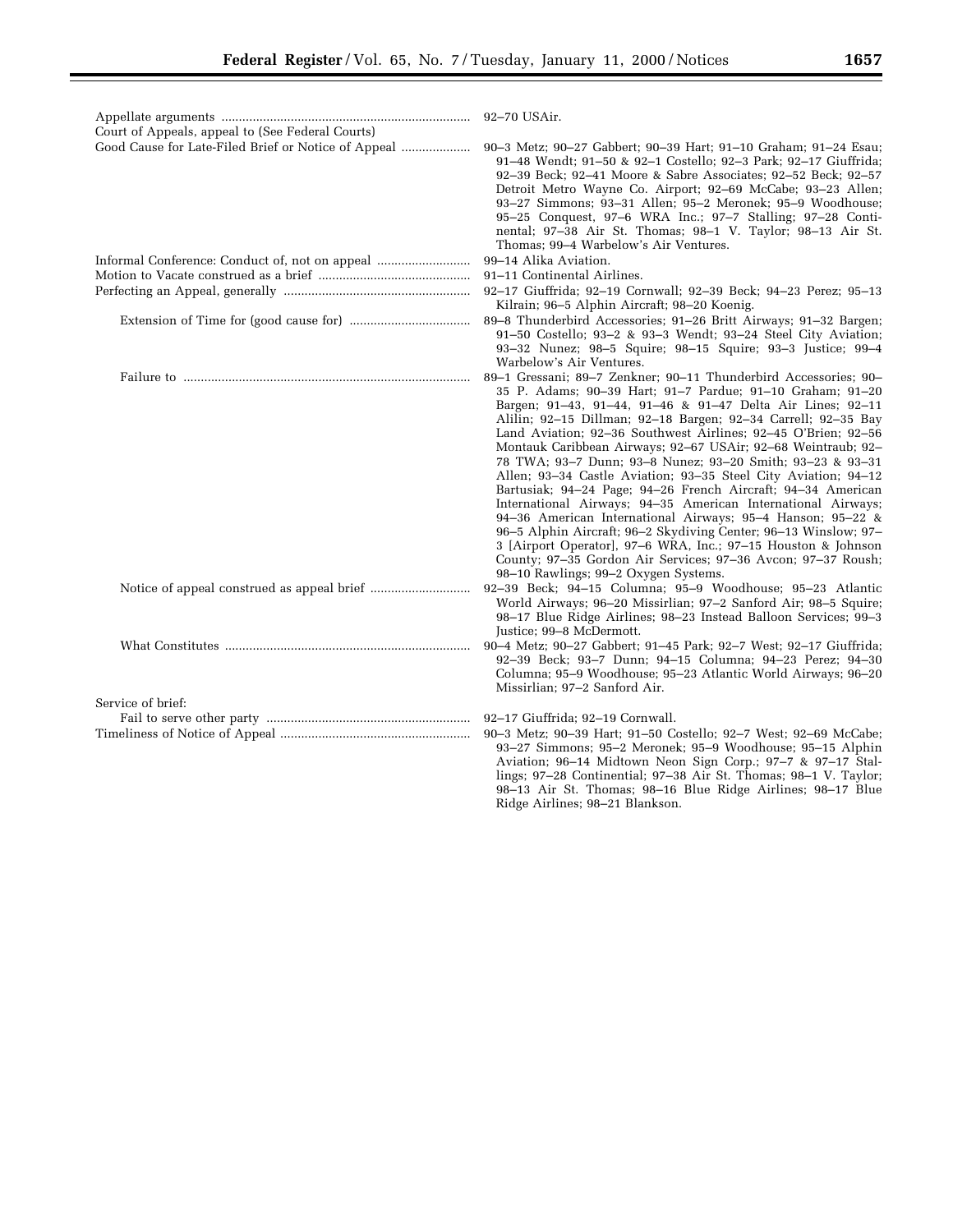|                                                                                                                                     | 89-2 Lincoln-Walker; 89-3 Sittko; 90-4 Nordrum; 90-5 Sussman;<br>90-6 Dabaghian; 90-7 Steele; 90-8 Jenkins; 90-9 Van Zandt; 90-<br>13 O'Dell; 90-14 Miller; 90-28 Puleo; 90-29 Sealander; 90-30<br>Steidinger; 90-34 D. Adams; 90-40 & 90-41 Westair Commuter<br>Airlines; 91-1 Nestor; 91-5 Jones; 91-6 Lowery; 91-13 Kreamer;<br>91-14 Swanton; 91-15 Knipe; 91-16 Lopez; 91-19 Bayer; 91-21<br>Britt Airways; 91-22 Omega Silicone Co.; 91-23 Continental Air-<br>lines; 91-25 Sanders; 91-27 Delta Airlines; 91-28 Continental<br>Airlines; 91-29 Smith; 91-34 GASPRO; 91-35 M. Graham; 91-36<br>Howard; 91-37 Vereen; 91-39 America West; 91-42 Pony Ex-<br>press; 91–49 Shields; 91–56 Mayhan; 91–57 Britt Airways; 91–59<br>Griffin; 91-60 Brinton; 92-2 Koller; 92-4 Delta Air Lines; 92-6<br>Rothgeb; 92-12 Bertetto; 92-20 Delta Air Lines; 92-21 Cronberg;<br>92-22, 93-23, 92-24, 92-25, 92-26, & 92-28 Delta Air Lines; 92-<br>33 Port Authority of NY & NJ; 92-42 Jayson; 92-43 Delta Air<br>Lines; 92-44 Owens; 92-53 Humble; 92-54 & 92-55 Northwest<br>Airlines; 92-60 Costello; 92-61 Romerdahl; 92-62 USAir; 92-63<br>Schaefer; 92-64 & 92-65 Delta Air Lines; 92-66 Sabre Associates<br>& Moore; 92-79 Delta Air Lines; 93-1 Powell & Co.; 93-4 Harrah;<br>93-14 Fenske; 93-15 Brown; 93-21 Delta Air Lines; 93-22<br>Yannotone; 93-26 Delta Air Lines; 93-33 HPH Aviation; 94-9 B &<br>G Instruments; 94-10 Boyle; 94-11 Pan American Airways; 94-13<br>Boyle; 94-14 B & G Instruments; 94-16 Ford; 94-33 Trans World<br>Airlines; 94-41 Dewey Towner; 94-42 Taylor; 95-1 Diamond<br>Aviation; 95-3 Delta Air Lines; 95-5 Araya; 95-6 Sutton; 95-7<br>Empire Airlines; 95-20 USAir; 95-21 Faisca; 95-24 Delta Air |
|-------------------------------------------------------------------------------------------------------------------------------------|----------------------------------------------------------------------------------------------------------------------------------------------------------------------------------------------------------------------------------------------------------------------------------------------------------------------------------------------------------------------------------------------------------------------------------------------------------------------------------------------------------------------------------------------------------------------------------------------------------------------------------------------------------------------------------------------------------------------------------------------------------------------------------------------------------------------------------------------------------------------------------------------------------------------------------------------------------------------------------------------------------------------------------------------------------------------------------------------------------------------------------------------------------------------------------------------------------------------------------------------------------------------------------------------------------------------------------------------------------------------------------------------------------------------------------------------------------------------------------------------------------------------------------------------------------------------------------------------------------------------------------------------------------------------------------------------------------------------------------------|
|                                                                                                                                     | Lines; 96-7 Delta Air Lines; 96-8 Empire Airlines; 96-10 USAir;<br>96-11 USAir; 96-12 USAir; 96-21 Houseal; 97-4 [Airport Oper-<br>ator]; 97-5 WestAir; 97-25 Martin & Jaworski; 97-26 Delta Air<br>Lines; 97-27 Lock Haven; 97-39 Delta Air Lines; 98-9 Conti-<br>nental Express.                                                                                                                                                                                                                                                                                                                                                                                                                                                                                                                                                                                                                                                                                                                                                                                                                                                                                                                                                                                                                                                                                                                                                                                                                                                                                                                                                                                                                                                     |
| Assault (See also Battery, and Passenger Misconduct)                                                                                | 96-6 Ignatov; 97-12 Mayer; 99-16 Dorfman.                                                                                                                                                                                                                                                                                                                                                                                                                                                                                                                                                                                                                                                                                                                                                                                                                                                                                                                                                                                                                                                                                                                                                                                                                                                                                                                                                                                                                                                                                                                                                                                                                                                                                              |
|                                                                                                                                     | 89–5 Schultz.                                                                                                                                                                                                                                                                                                                                                                                                                                                                                                                                                                                                                                                                                                                                                                                                                                                                                                                                                                                                                                                                                                                                                                                                                                                                                                                                                                                                                                                                                                                                                                                                                                                                                                                          |
|                                                                                                                                     | 94–39 Kirola.                                                                                                                                                                                                                                                                                                                                                                                                                                                                                                                                                                                                                                                                                                                                                                                                                                                                                                                                                                                                                                                                                                                                                                                                                                                                                                                                                                                                                                                                                                                                                                                                                                                                                                                          |
| Attorney Fees (See EAJA)                                                                                                            |                                                                                                                                                                                                                                                                                                                                                                                                                                                                                                                                                                                                                                                                                                                                                                                                                                                                                                                                                                                                                                                                                                                                                                                                                                                                                                                                                                                                                                                                                                                                                                                                                                                                                                                                        |
|                                                                                                                                     |                                                                                                                                                                                                                                                                                                                                                                                                                                                                                                                                                                                                                                                                                                                                                                                                                                                                                                                                                                                                                                                                                                                                                                                                                                                                                                                                                                                                                                                                                                                                                                                                                                                                                                                                        |
|                                                                                                                                     |                                                                                                                                                                                                                                                                                                                                                                                                                                                                                                                                                                                                                                                                                                                                                                                                                                                                                                                                                                                                                                                                                                                                                                                                                                                                                                                                                                                                                                                                                                                                                                                                                                                                                                                                        |
|                                                                                                                                     |                                                                                                                                                                                                                                                                                                                                                                                                                                                                                                                                                                                                                                                                                                                                                                                                                                                                                                                                                                                                                                                                                                                                                                                                                                                                                                                                                                                                                                                                                                                                                                                                                                                                                                                                        |
| Battery (See also Assault and Passenger Misconduct)                                                                                 | 99-6 Ignatov; 97-12 Mayer; 99-16 Dorfman.                                                                                                                                                                                                                                                                                                                                                                                                                                                                                                                                                                                                                                                                                                                                                                                                                                                                                                                                                                                                                                                                                                                                                                                                                                                                                                                                                                                                                                                                                                                                                                                                                                                                                              |
| Certificates and Authorizations:                                                                                                    |                                                                                                                                                                                                                                                                                                                                                                                                                                                                                                                                                                                                                                                                                                                                                                                                                                                                                                                                                                                                                                                                                                                                                                                                                                                                                                                                                                                                                                                                                                                                                                                                                                                                                                                                        |
|                                                                                                                                     |                                                                                                                                                                                                                                                                                                                                                                                                                                                                                                                                                                                                                                                                                                                                                                                                                                                                                                                                                                                                                                                                                                                                                                                                                                                                                                                                                                                                                                                                                                                                                                                                                                                                                                                                        |
| Civil Air Security National Airport Inspection Program (CASNAIP)  91-4 [Airport Operator]; 91-18 [Airport Operator]; 91-40 [Airport |                                                                                                                                                                                                                                                                                                                                                                                                                                                                                                                                                                                                                                                                                                                                                                                                                                                                                                                                                                                                                                                                                                                                                                                                                                                                                                                                                                                                                                                                                                                                                                                                                                                                                                                                        |
| Civil Penalty Amount (See Sanction)                                                                                                 | Operator]; 91-41 [Airport Operator]; 91-58 [Airport Operator].                                                                                                                                                                                                                                                                                                                                                                                                                                                                                                                                                                                                                                                                                                                                                                                                                                                                                                                                                                                                                                                                                                                                                                                                                                                                                                                                                                                                                                                                                                                                                                                                                                                                         |
| Closing Argument (See Final Oral Argument)                                                                                          |                                                                                                                                                                                                                                                                                                                                                                                                                                                                                                                                                                                                                                                                                                                                                                                                                                                                                                                                                                                                                                                                                                                                                                                                                                                                                                                                                                                                                                                                                                                                                                                                                                                                                                                                        |
|                                                                                                                                     |                                                                                                                                                                                                                                                                                                                                                                                                                                                                                                                                                                                                                                                                                                                                                                                                                                                                                                                                                                                                                                                                                                                                                                                                                                                                                                                                                                                                                                                                                                                                                                                                                                                                                                                                        |
| Complaint:                                                                                                                          |                                                                                                                                                                                                                                                                                                                                                                                                                                                                                                                                                                                                                                                                                                                                                                                                                                                                                                                                                                                                                                                                                                                                                                                                                                                                                                                                                                                                                                                                                                                                                                                                                                                                                                                                        |
|                                                                                                                                     |                                                                                                                                                                                                                                                                                                                                                                                                                                                                                                                                                                                                                                                                                                                                                                                                                                                                                                                                                                                                                                                                                                                                                                                                                                                                                                                                                                                                                                                                                                                                                                                                                                                                                                                                        |
| No Timely Answer to (See Answer)                                                                                                    |                                                                                                                                                                                                                                                                                                                                                                                                                                                                                                                                                                                                                                                                                                                                                                                                                                                                                                                                                                                                                                                                                                                                                                                                                                                                                                                                                                                                                                                                                                                                                                                                                                                                                                                                        |
|                                                                                                                                     |                                                                                                                                                                                                                                                                                                                                                                                                                                                                                                                                                                                                                                                                                                                                                                                                                                                                                                                                                                                                                                                                                                                                                                                                                                                                                                                                                                                                                                                                                                                                                                                                                                                                                                                                        |
| Staleness (See Stale Complaint Rule)<br>Statute of Limitations (See Statute of Limitations)                                         |                                                                                                                                                                                                                                                                                                                                                                                                                                                                                                                                                                                                                                                                                                                                                                                                                                                                                                                                                                                                                                                                                                                                                                                                                                                                                                                                                                                                                                                                                                                                                                                                                                                                                                                                        |
|                                                                                                                                     |                                                                                                                                                                                                                                                                                                                                                                                                                                                                                                                                                                                                                                                                                                                                                                                                                                                                                                                                                                                                                                                                                                                                                                                                                                                                                                                                                                                                                                                                                                                                                                                                                                                                                                                                        |
|                                                                                                                                     | 94–39 Kirola; 95–6 Sutton.                                                                                                                                                                                                                                                                                                                                                                                                                                                                                                                                                                                                                                                                                                                                                                                                                                                                                                                                                                                                                                                                                                                                                                                                                                                                                                                                                                                                                                                                                                                                                                                                                                                                                                             |
| Compliance & Enforcement Program:                                                                                                   |                                                                                                                                                                                                                                                                                                                                                                                                                                                                                                                                                                                                                                                                                                                                                                                                                                                                                                                                                                                                                                                                                                                                                                                                                                                                                                                                                                                                                                                                                                                                                                                                                                                                                                                                        |
|                                                                                                                                     |                                                                                                                                                                                                                                                                                                                                                                                                                                                                                                                                                                                                                                                                                                                                                                                                                                                                                                                                                                                                                                                                                                                                                                                                                                                                                                                                                                                                                                                                                                                                                                                                                                                                                                                                        |
|                                                                                                                                     | Lines.                                                                                                                                                                                                                                                                                                                                                                                                                                                                                                                                                                                                                                                                                                                                                                                                                                                                                                                                                                                                                                                                                                                                                                                                                                                                                                                                                                                                                                                                                                                                                                                                                                                                                                                                 |
|                                                                                                                                     |                                                                                                                                                                                                                                                                                                                                                                                                                                                                                                                                                                                                                                                                                                                                                                                                                                                                                                                                                                                                                                                                                                                                                                                                                                                                                                                                                                                                                                                                                                                                                                                                                                                                                                                                        |
|                                                                                                                                     | 89–5 Schultz; 90–23 Broyles; 90–33 Cato; 90–37 Northwest Airlines;                                                                                                                                                                                                                                                                                                                                                                                                                                                                                                                                                                                                                                                                                                                                                                                                                                                                                                                                                                                                                                                                                                                                                                                                                                                                                                                                                                                                                                                                                                                                                                                                                                                                     |
| Concealment of Weapons (See Weapons Violations).                                                                                    | 91-3 Lewis; 92-5 Delta Air Lines; 98-18 General Aviation.                                                                                                                                                                                                                                                                                                                                                                                                                                                                                                                                                                                                                                                                                                                                                                                                                                                                                                                                                                                                                                                                                                                                                                                                                                                                                                                                                                                                                                                                                                                                                                                                                                                                              |
|                                                                                                                                     | 90-12, 90-18 & 90-19 Continental Airlines.                                                                                                                                                                                                                                                                                                                                                                                                                                                                                                                                                                                                                                                                                                                                                                                                                                                                                                                                                                                                                                                                                                                                                                                                                                                                                                                                                                                                                                                                                                                                                                                                                                                                                             |
| Constitutionality of Regulations (See also Double Jeopardy)                                                                         | 90–12 Continental Airlines; 90–18 Continental Airlines; 90–19 Con-<br>tinental Airlines; 90–37 Northwest Airlines; 96–1 [Airport Oper-<br>ator]; 96-25 USAir; 97-16 Mauna Kea; 97-34 Continental Air-<br>lines; 98–6 Continental Airlines; 98–11 TWA: 99–1 America; 99–<br>12 TWA.                                                                                                                                                                                                                                                                                                                                                                                                                                                                                                                                                                                                                                                                                                                                                                                                                                                                                                                                                                                                                                                                                                                                                                                                                                                                                                                                                                                                                                                     |
|                                                                                                                                     | 90–25 Gabbert; 92–29 Haggland.                                                                                                                                                                                                                                                                                                                                                                                                                                                                                                                                                                                                                                                                                                                                                                                                                                                                                                                                                                                                                                                                                                                                                                                                                                                                                                                                                                                                                                                                                                                                                                                                                                                                                                         |
| Corrective Action (See Sanction)                                                                                                    |                                                                                                                                                                                                                                                                                                                                                                                                                                                                                                                                                                                                                                                                                                                                                                                                                                                                                                                                                                                                                                                                                                                                                                                                                                                                                                                                                                                                                                                                                                                                                                                                                                                                                                                                        |
| Counsel:                                                                                                                            |                                                                                                                                                                                                                                                                                                                                                                                                                                                                                                                                                                                                                                                                                                                                                                                                                                                                                                                                                                                                                                                                                                                                                                                                                                                                                                                                                                                                                                                                                                                                                                                                                                                                                                                                        |
|                                                                                                                                     |                                                                                                                                                                                                                                                                                                                                                                                                                                                                                                                                                                                                                                                                                                                                                                                                                                                                                                                                                                                                                                                                                                                                                                                                                                                                                                                                                                                                                                                                                                                                                                                                                                                                                                                                        |
| No right to assigned counsel (See Due Process)<br>Credibility of Witnesses:                                                         |                                                                                                                                                                                                                                                                                                                                                                                                                                                                                                                                                                                                                                                                                                                                                                                                                                                                                                                                                                                                                                                                                                                                                                                                                                                                                                                                                                                                                                                                                                                                                                                                                                                                                                                                        |

Generally ........................................................................................... 95–25 Conquest Helicopters; 95–26 Hereth; 97–32 Florida Propeller.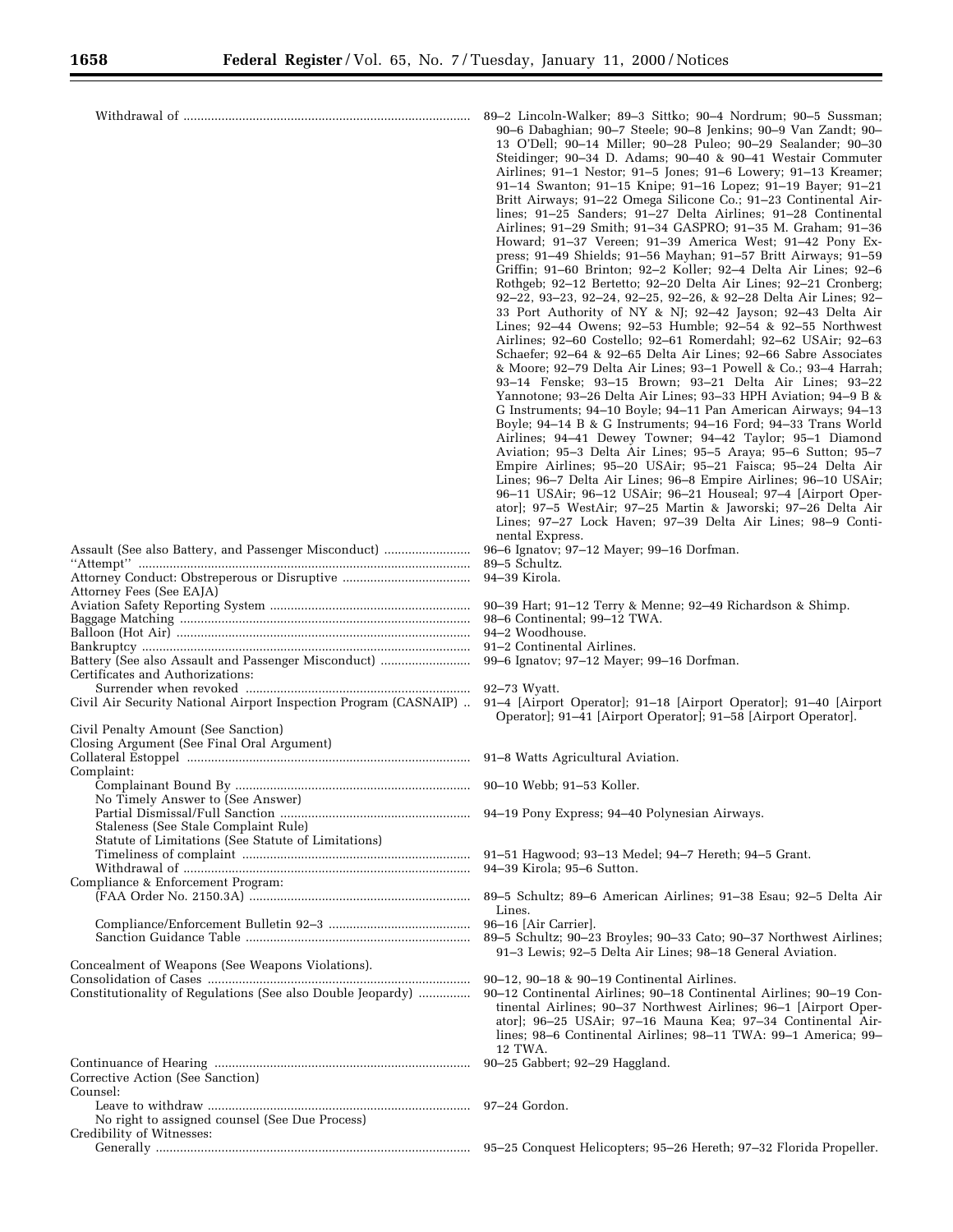|                                                         | 97–9 Alphin.<br>90-21 Carroll; 92-3 Park; 93-17 Metcalf; 95-26 Hereth; 97-20                                                |
|---------------------------------------------------------|-----------------------------------------------------------------------------------------------------------------------------|
|                                                         | Werle; 97-30 Emery Worldwide Airlines; 97-32 Florida Propeller;                                                             |
|                                                         | 98-11 TWA; 98-18 General Aviation; 99-6 Squire.<br>90-27 Gabbert; 93-17 Metcalf; 96-3 America West Airlines.                |
|                                                         | 94–4 Northwest Aircraft Rental.                                                                                             |
|                                                         | 97-20 Werle.                                                                                                                |
|                                                         | 92-32 Barnhill.<br>90–21 Carroll.                                                                                           |
|                                                         | 89–6 American Airlines; 90–12, 90–18 & 90–19 Continental Air-                                                               |
|                                                         | lines.<br>89-5 Schultz; 92-10 Flight Unlimited; 95-16 Mulhall; 95-17 Larry's                                                |
|                                                         | Flying Service; 97-11 Hampton.                                                                                              |
| Discovery:                                              | 89–6 American Airlines; 90–12, 90–18 & 90–19 Continental Air-                                                               |
|                                                         | lines.                                                                                                                      |
|                                                         | 91–54 Alaska Airlines.<br>91–54 Alaska Airlines.                                                                            |
|                                                         | 90-18 & 90-19 Continental Airlines; 91-17 KDS Aviation; 93-10                                                               |
|                                                         | Costello.<br>91-17 KDS Aviation; 91-54 Alaska Airlines.                                                                     |
|                                                         | 92-46 Sutton-Sautter.                                                                                                       |
|                                                         | 95–8 Charter Airlines; 96–26 Midtown.                                                                                       |
| Due Process:                                            | 89-6 American Airlines; 90-12 Continental Airlines; 90-37 North-                                                            |
|                                                         | west Airlines; 96-1 [Airport Operator]; 97-8 Pacific Av. d/b/a                                                              |
|                                                         | Inter-Island Helicopters; 99-12 TWA.                                                                                        |
|                                                         | 90-27 Gabbert.<br>96–26 Midtown; 97–9 Alphin.                                                                               |
|                                                         | 97-8 Pacific Av. d/b/a Inter-Island Helicopters; 97-9 Alphin; 99-6                                                          |
|                                                         | Squire.<br>89–6 American Airlines; 90–12 Continental Airlines; 90–37 North-                                                 |
|                                                         | west Airlines; 96-1 [Airport Operator]; 97-8 Pacific Av. d/b/a                                                              |
|                                                         | Inter-Island Helicopters; 98-19 Martin & Jaworski.                                                                          |
| EAJA:                                                   | 90–17 Wilson; 91–17 & 91–52 KDS Aviation; 94–17 TCI; 95–12 Toy-                                                             |
|                                                         | ota.                                                                                                                        |
|                                                         | 95–27 Valley Air.<br>95-9 Woodhouse.                                                                                        |
|                                                         | 95-27 Valley Air.                                                                                                           |
|                                                         | 96-22 Woodhouse.<br>91-52 KDS Aviation.                                                                                     |
|                                                         | 92-74 Wendt; 96-22 Woodhouse.                                                                                               |
|                                                         | 96–22 Woodhouse.                                                                                                            |
|                                                         | 93-29 Sweeney.<br>95-27 Valley Air                                                                                          |
|                                                         | 91-52 KDS Aviation.                                                                                                         |
|                                                         | 95–18 Pacific Sky.                                                                                                          |
|                                                         | 91–52 & 92–71 KDS Aviation; 93–9 Wendt; 95–18 Pacific Sky; 95–<br>27 Valley Air; 96-15 Valley Air; 98-19 Martin & Jaworski. |
|                                                         |                                                                                                                             |
| Evidence (See Proof & Evidence)                         |                                                                                                                             |
| <b>Expert Witnesses (See Witness)</b>                   |                                                                                                                             |
| Extension of Time:                                      |                                                                                                                             |
|                                                         | 89–6 American Airlines; 92–41 Moore & Sabre Associates.<br>89-7 Zenkner; 90-39 Hart.                                        |
|                                                         | 89-8 Thunderbird Accessories.                                                                                               |
|                                                         | 89-8 Thunderbird Accessories; 93-3 Wendt.                                                                                   |
|                                                         | 90–27 Gabbert.<br>92–7 West; 97–1 Midtown Neon Sign; 98–8 Carr; 99–12 TWA.                                                  |
|                                                         | 91-17 KDS Aviation.                                                                                                         |
| Federal Rules of Evidence (see also Proof & Evidence):  | 96–25 USAir, 99–5 Africa Air.                                                                                               |
|                                                         | 99–5 Africa Air.                                                                                                            |
|                                                         | 95-16 Mulhall; 96-25 USAir; 99-5 Africa Air.                                                                                |
| Admissions as part of settlement offers excluded        | 99–5 Africa Air; 99–14 Alika Aviation.<br>96-24 Horizon; 96-25 USAir.                                                       |
|                                                         | 92-3 Park.                                                                                                                  |
| Firearms (See Weapons)                                  | 95–8 Charter Airlines.                                                                                                      |
| Filing (See also Appeals; Timeliness):                  |                                                                                                                             |
|                                                         | 97–11 Hampton Air; 98–1 V. Taylor.                                                                                          |
| Discrepancy between certificate of service and postmark | 98-16 Blue Ridge Airlines.<br>98–19 Martin & Jaworski.                                                                      |
|                                                         |                                                                                                                             |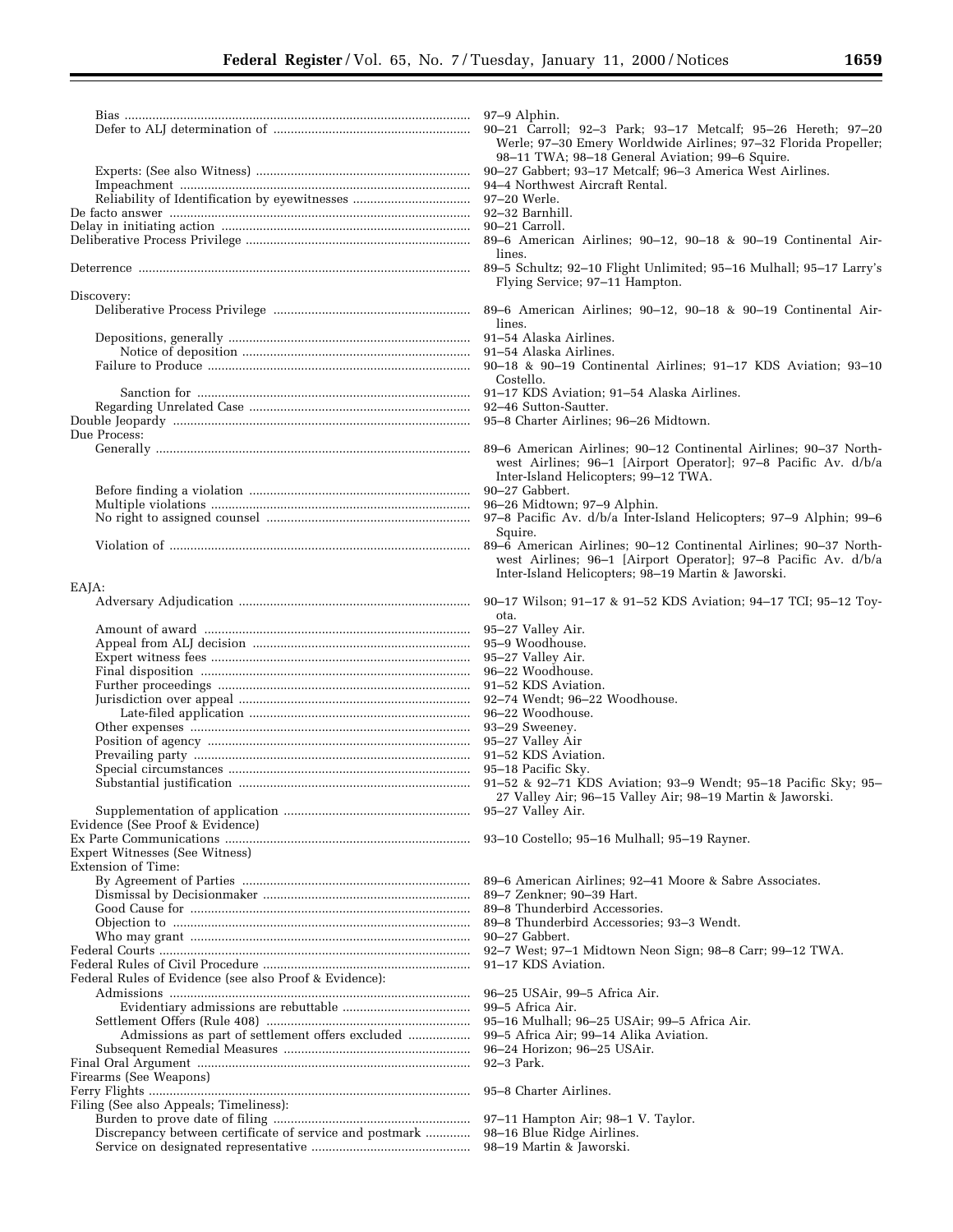| Flight & Duty Time:                                                       |                                                                                                                 |
|---------------------------------------------------------------------------|-----------------------------------------------------------------------------------------------------------------|
| Circumstances beyond crew's control:                                      | 95–8 Charter Airlines.                                                                                          |
|                                                                           | 95–8 Charter Airlines.                                                                                          |
|                                                                           | 95–8 Charter Airlines.                                                                                          |
|                                                                           | 95–8 Charter Airlines.                                                                                          |
|                                                                           | 96–4 South Aero.                                                                                                |
|                                                                           | 95–8 Charter Airlines; 96–4 South Aero.<br>95–8 Charter Airlines.                                               |
|                                                                           | 95–8 Charter Airlines.                                                                                          |
| Recordkeeping:                                                            |                                                                                                                 |
| Individual flight time record for each Part 135 pilot                     | 97-Premier Jets.                                                                                                |
|                                                                           | 94-20 Conquest Helicopters.                                                                                     |
|                                                                           | 93–10 Costello.<br>$95-26$ Hereth.                                                                              |
| Guns (See Weapons)                                                        |                                                                                                                 |
| Ground Security Coordinator, (See also Air Carrier; Standard Secu-        | 96–16 WestAir Commuter.                                                                                         |
| rity Program) Failure to provide.                                         |                                                                                                                 |
| Hazardous Materials:                                                      |                                                                                                                 |
|                                                                           | 19 Pony Express; 94-28 Toyota; 94-31 Smalling; 95-12 Toyota;                                                    |
|                                                                           | 95-16 Mulhall; 96-26 Midtown.                                                                                   |
|                                                                           |                                                                                                                 |
|                                                                           | Midtown; 92-2 Carr.                                                                                             |
|                                                                           |                                                                                                                 |
|                                                                           |                                                                                                                 |
|                                                                           | 95–16 Mulhall.                                                                                                  |
|                                                                           | 92-77 TCI; 94-28 Toyota; 94-31 Smalling.                                                                        |
|                                                                           | 92-77 TCI; 94-28 Toyota; 94-31 Smalling; 96-26 Midtown; 98-2                                                    |
|                                                                           | Carr.                                                                                                           |
|                                                                           | 95–16 Mulhall; 98–2 Carr.<br>95-16 Mulhall; 96-26 Midtown Neon Sign; 98-2 Carr.                                 |
|                                                                           | 95-16 Mulhall; 96-26 Midtown Neon Sign; 98-2 Carr.                                                              |
|                                                                           | 92-77 TCI; 94-31 Smalling.                                                                                      |
|                                                                           | 94-17 TCI; 95-12 Toyota.                                                                                        |
|                                                                           | 95–16 Mulhall.                                                                                                  |
|                                                                           | 97-1 Midtown Neon Sign; 98-8 Carr.<br>92-77 TCI; 94-19 Pony Express; 94-31 Smalling.                            |
| Specific hazard class transported:                                        |                                                                                                                 |
|                                                                           |                                                                                                                 |
| Corrosive:                                                                |                                                                                                                 |
|                                                                           | 92-77 TCI.                                                                                                      |
|                                                                           |                                                                                                                 |
| Flammable:                                                                |                                                                                                                 |
|                                                                           |                                                                                                                 |
|                                                                           |                                                                                                                 |
|                                                                           |                                                                                                                 |
|                                                                           |                                                                                                                 |
|                                                                           | 92–32 Barnhill.                                                                                                 |
| Interference with crewmembers (See also Passenger Misconduct; As-         | 92-3 Park; 96-6 Ignatovf; 97-12 Mayer; 98-11 TWA; 98-12 Stout.                                                  |
| sault).                                                                   |                                                                                                                 |
|                                                                           | 89–6 American Airlines; 91–54 Alaska Airlines; 93–37 Airspect; 94–<br>32 Detroit Metropolitan; 98-25 Gotbetter. |
|                                                                           | 89–6 American Airlines; 90–12 Continental Airlines; 92–73 Wyatt.                                                |
| Jurisdiction:                                                             |                                                                                                                 |
|                                                                           | 90-20 Degenhardt; 90-33 Cato; 92-32 Barnhill; 93-28 Strohl.                                                     |
|                                                                           | 94-37 Houston; 95-19 Rayner.                                                                                    |
|                                                                           | 94-39 Kirola.<br>90–12 Continental Airlines.                                                                    |
|                                                                           | 92–74 Wendt; 96–22 Woodhouse.                                                                                   |
|                                                                           | 92-76 Safety Equipment.                                                                                         |
|                                                                           | 90–11 Thunderbird Accessories.                                                                                  |
| Statutory authority to regulate flights entirely outside of U.S.          | 99–11 Evergreen Helicopters.                                                                                    |
| questioned.<br>Knowledge of concealed weapon (See also Weapons Violation) | 89-5 Schultz; 90-20 Degenhardt.                                                                                 |
| Laches (See Delay in initiating action)                                   |                                                                                                                 |
|                                                                           | 89–7 Zenkner; 90–3 Metz; 90–11 Thunderbird Accessories; 90–39                                                   |
|                                                                           | Hart; 98-20 Koenig.                                                                                             |
| Maintenance (See Aircraft Maintenance)                                    | 89–6 American Airlines.                                                                                         |
|                                                                           | 93–36 Valley Air.                                                                                               |
|                                                                           | 90-11 Thunderbird Accessories: 96-25 USAir.                                                                     |
|                                                                           |                                                                                                                 |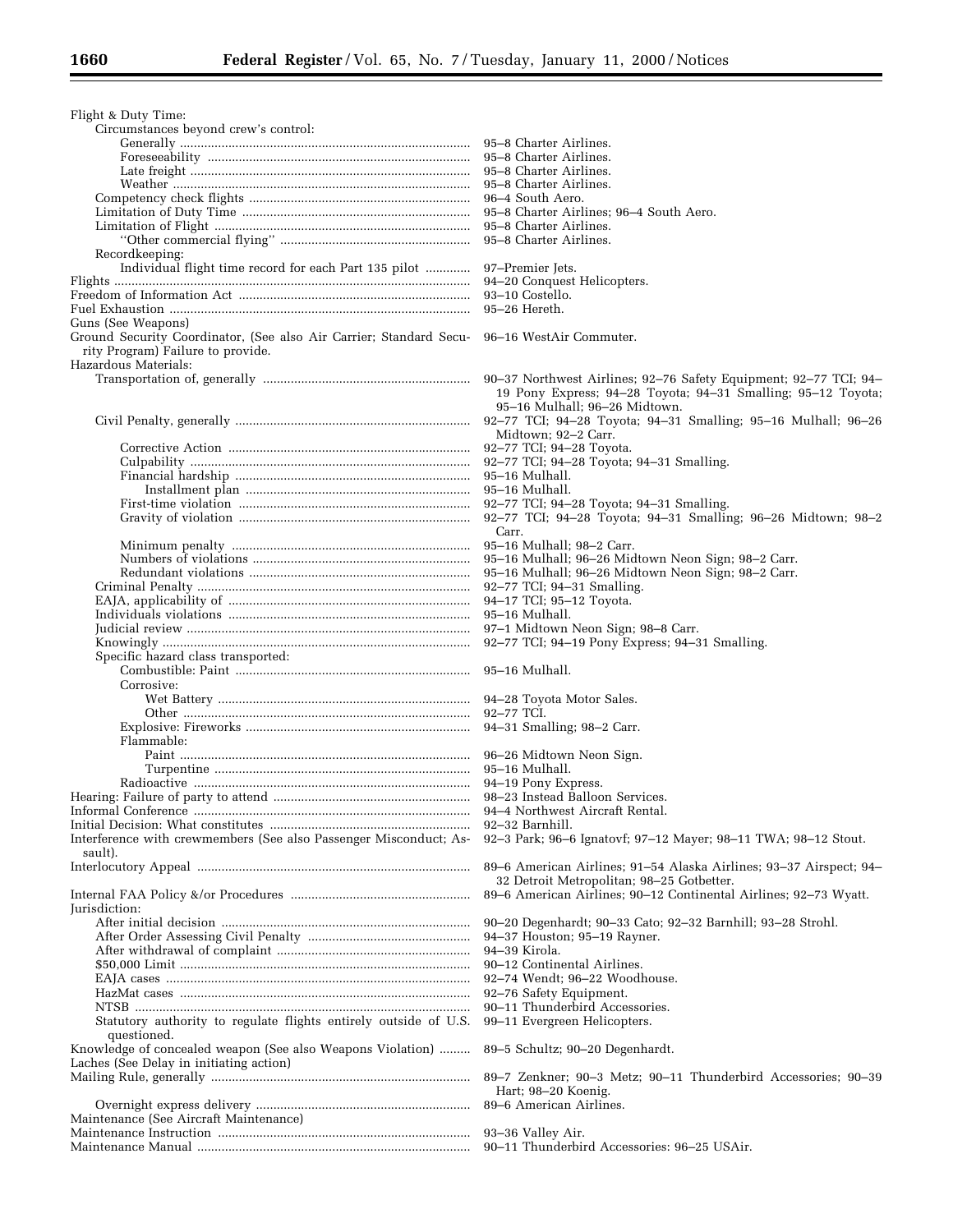|                                                                                                                                | peller.                                                                                                                                                                                           |
|--------------------------------------------------------------------------------------------------------------------------------|---------------------------------------------------------------------------------------------------------------------------------------------------------------------------------------------------|
| Minimum Equipment List (MEL) (See Aircraft Maintenance)                                                                        |                                                                                                                                                                                                   |
|                                                                                                                                |                                                                                                                                                                                                   |
| National Transportation Safety Board:                                                                                          |                                                                                                                                                                                                   |
|                                                                                                                                | Commuter.                                                                                                                                                                                         |
|                                                                                                                                |                                                                                                                                                                                                   |
|                                                                                                                                |                                                                                                                                                                                                   |
| Notice of Proposed Civil Penalty:                                                                                              |                                                                                                                                                                                                   |
|                                                                                                                                |                                                                                                                                                                                                   |
|                                                                                                                                | 90–17 Wilson.                                                                                                                                                                                     |
|                                                                                                                                | 91-12 & 91-31 Terry & Menne; 93-18 Westair Commuter; 96-17<br>Fenner.                                                                                                                             |
| Responsibility of aircraft owner/operator for actions of pilot  96-17 Fenner.<br>Oral Argument before Administrator on appeal: |                                                                                                                                                                                                   |
|                                                                                                                                |                                                                                                                                                                                                   |
| Order Assessing Civil Penalty:                                                                                                 |                                                                                                                                                                                                   |
|                                                                                                                                |                                                                                                                                                                                                   |
|                                                                                                                                |                                                                                                                                                                                                   |
|                                                                                                                                | 89–4 Metz; 90–16 Rocky Mountain; 90–22 USAir; 95–19 Rayner;<br>97-7 Stalling.                                                                                                                     |
| Parts Manufacturer Approval (PMA): Failure to obtain  93–19 Pacific Sky Supply.                                                | 98-3 Fedele.                                                                                                                                                                                      |
|                                                                                                                                | 99-13 Falcon Air Express.                                                                                                                                                                         |
|                                                                                                                                |                                                                                                                                                                                                   |
|                                                                                                                                |                                                                                                                                                                                                   |
|                                                                                                                                |                                                                                                                                                                                                   |
|                                                                                                                                | Dorfman.                                                                                                                                                                                          |
| Hearing loss and failure to obey instructions re: not smok- 99-6 Squire.<br>ing.                                               |                                                                                                                                                                                                   |
|                                                                                                                                |                                                                                                                                                                                                   |
| Penalty (see Sanction; Hazardous Materials)                                                                                    |                                                                                                                                                                                                   |
|                                                                                                                                |                                                                                                                                                                                                   |
| Proof & Evidence (see also Federal Rules of Evidence):                                                                         |                                                                                                                                                                                                   |
|                                                                                                                                |                                                                                                                                                                                                   |
|                                                                                                                                |                                                                                                                                                                                                   |
|                                                                                                                                | 92-13 Delta Air Lines; 92-72 Giuffrida; 98-6 Continental Airlines                                                                                                                                 |
|                                                                                                                                | 90-26 & 90-43 Waddell; 91-3 Lewis; 91-30 Trujillo; 92-13 Delta<br>Air Lines; 92-72 Giuffrida; 93-29 Sweeney; 97-32 Florida Pro-<br>peller.                                                        |
|                                                                                                                                | 90-12, 90-19 & 91-9 Continental Airlines; 93-29 Sweeney; 96-3                                                                                                                                     |
|                                                                                                                                | America West Airlines; 97-10 Alphin; 97-11 Hampton; 97-32<br>Florida Propeller; 98-6 Continental Airlines.                                                                                        |
| Credibility (See Administrative Law Judges; Credibility of Wit-<br>nesses)                                                     |                                                                                                                                                                                                   |
|                                                                                                                                | 91-12 Terry & Menne.                                                                                                                                                                              |
|                                                                                                                                | 94-20 Conquest Helicopters.<br>95-26 Hereth; 96-24 Horizon.                                                                                                                                       |
|                                                                                                                                | 92-72 Giuffrida; 97-30 Emery Worldwide Airlines; 97-11 TWA.                                                                                                                                       |
|                                                                                                                                | Northwest Aircraft Rental 94-4; 97-23 Kilrain; 99-15 Blue Ridge.                                                                                                                                  |
|                                                                                                                                | 97–32 Florida Propeller.                                                                                                                                                                          |
|                                                                                                                                | 90-11 Thunderbird Accessories; 90-12 Continental Airlines; 91-12<br>& 91-31 Terry & Menne; 92-72 Giuffrida; 97-30 Emery World-<br>wide Airlines; 97-31 Sanford Air; 97-32 Florida Propeller; 98-3 |
| Presumption that message on ATC tape is received as trans-<br>mitted.                                                          | Fedele; 98-6 Continental Airlines; 98-11 TWA.<br>91–12 Terry & Menne; 92–49 Richardson & Shimp.                                                                                                   |
| Presumption that a gun is deadly or dangerous                                                                                  | 90-26 Waddell; 91-30 Trujillo.<br>96-17 Fenner.                                                                                                                                                   |
|                                                                                                                                | 95-26 Hereth, 96-3 America West; 98-6 Continental Airlines.                                                                                                                                       |
|                                                                                                                                | 95-16 Mulhall; 96-25 USAir; 99-5 Africa Air.                                                                                                                                                      |
|                                                                                                                                | 99–5 Africa Air; 99–14 Alika Aviation.<br>96-24 Horizon; 96-25 USAir.                                                                                                                             |
|                                                                                                                                |                                                                                                                                                                                                   |

- Substantial evidence ........................................................................ 92–72 Giuffrida.
- Pro Se Parties: Special Considerations .................................................. 90–11 Thunderbird Accessories; 90–3 Metz; 95–25 Conquest.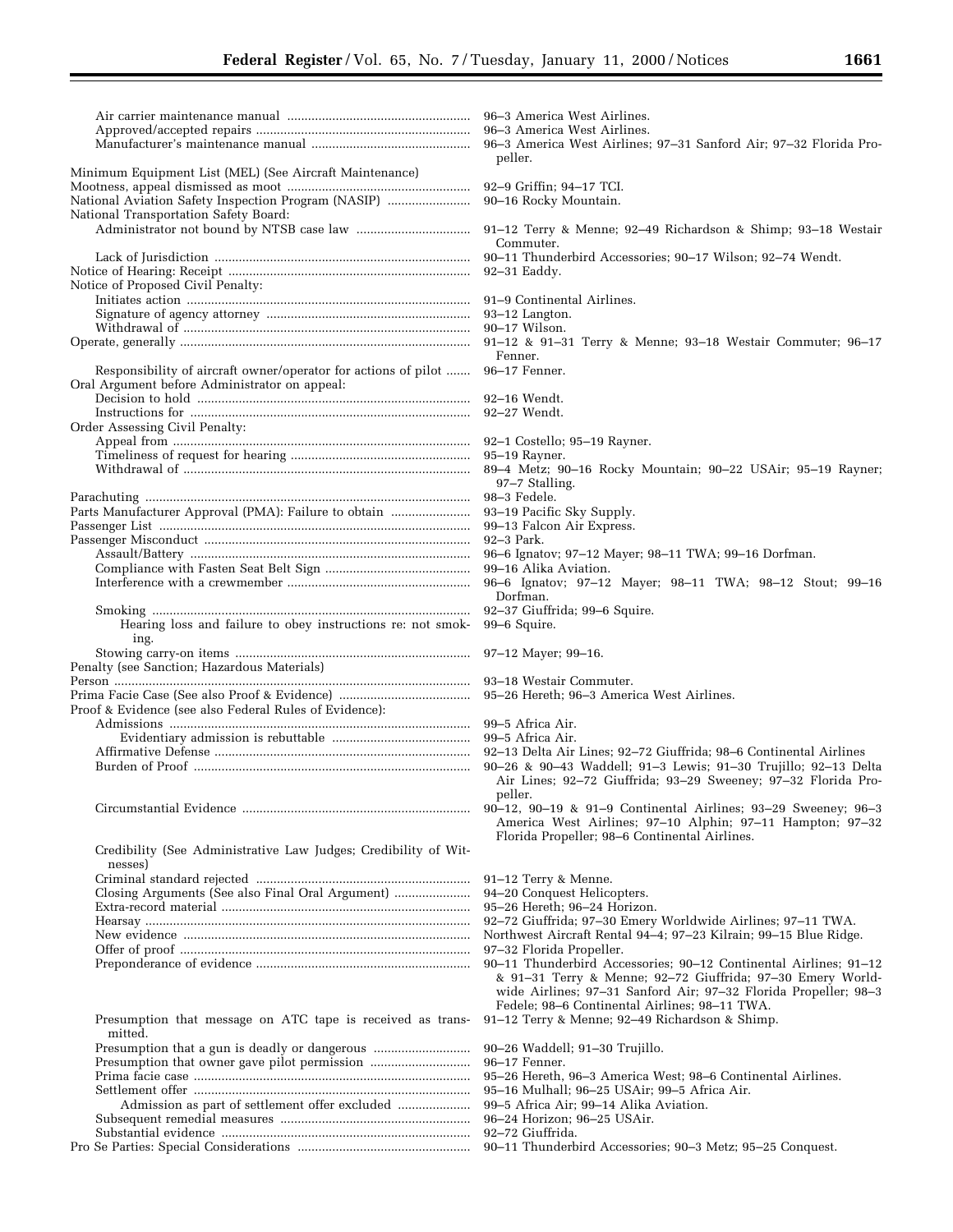|                                                                                                                                | 89–6 American Airlines; 90–23 Broyles; 90–38 Continental Airlines;<br>91-41 [Airport Operator]; 92-46 Sutton-Sautter; 92-73 Wyatt; 95-<br>17 Larry's Flying Service.                                                                                                                                                                                                                                   |
|--------------------------------------------------------------------------------------------------------------------------------|--------------------------------------------------------------------------------------------------------------------------------------------------------------------------------------------------------------------------------------------------------------------------------------------------------------------------------------------------------------------------------------------------------|
| Administrator does not review Complainant's decision not to<br>bring action against anyone but respondent.<br>Reconsideration: | 98-2 Carr.                                                                                                                                                                                                                                                                                                                                                                                             |
|                                                                                                                                |                                                                                                                                                                                                                                                                                                                                                                                                        |
|                                                                                                                                |                                                                                                                                                                                                                                                                                                                                                                                                        |
|                                                                                                                                |                                                                                                                                                                                                                                                                                                                                                                                                        |
|                                                                                                                                | 97-11 Hampton.<br>89-American Airlines; 90-16 Rocky Mountain; 90-24 Bayer; 91-51<br>Hagwood; 91-54 Alaska Airlines; 92-1 Costello; 92-76 Safety                                                                                                                                                                                                                                                        |
|                                                                                                                                | Equipment; 94-37 Houston.<br>90-11 Thunderbird Accessories; 92-10 Flight Unlimited; 94-2<br>Woodhouse; 97-9 Alphin; 97-10 Alphin; 97-31 Sanford Air; 97-                                                                                                                                                                                                                                               |
|                                                                                                                                | 32 Florida Propeller.<br>94-37 Houston; 95-19 Rayner.<br>97-7 Stalling; 98-23 Instead Balloon Services.                                                                                                                                                                                                                                                                                                |
| Rules of Practice (14 CFR Part 13, Subpart G):                                                                                 | 90–12, 90–18 & 90–19 Continental Airlines; 91–17 KDS Aviation.                                                                                                                                                                                                                                                                                                                                         |
|                                                                                                                                | 90-12, 90-18 & 90-19 Continental Airlines; 90-21 Carroll; 90-37<br>Northwest Airlines.                                                                                                                                                                                                                                                                                                                 |
|                                                                                                                                | 90–21 Carroll; 90–22 USAir; 90–38 Continental Airlines.<br>91–9 Continental Airlines.<br>92–40 Wendt; 93–18 Westair Commuter.                                                                                                                                                                                                                                                                          |
| Sanction:                                                                                                                      | 89-5 Schultz; 90-10 Webb; 91-3 Lewis; 91-38 Esau; 92-10 Flight<br>Unlimited; 92-32 Barnhill; 92-37 & 92-72 Giuffrida; 92-38<br>Cronberg; 92-46 Sutton-Sautter; 92-51 Koblick; 93-10 Costello;<br>94-4 Northwest Aircraft Rental; 94-20 Conquest Helicopters; 95-<br>16 Mulhall; 95-17 Larry's Flying Service; 97-8 Pacific Av. d/b/a<br>Inter-Island Helicopters; 97-11 Hampton; 97-16 Mauna Kea; 98-4 |
| Agency policy:                                                                                                                 | Larry's Flying Service; 98-11 TWA; 99-12 TWA; 99-15 Blue<br>Ridge.                                                                                                                                                                                                                                                                                                                                     |
|                                                                                                                                | 90–37 Northwest Airlines; 92–46 Sutton-Sautter; 96–19 [Air Carrier].<br>$97 - 7$ & $97 - 17$ Stallings.                                                                                                                                                                                                                                                                                                |
| Statements of (e.g., FAA Order 2150.3A, Sanction Guidance<br>Table, memoranda pertaining to).                                  | 90-19 Continental Airlines; 90-23 Broyles; 90-33 Cato; 90-37<br>Northwest Airlines; 92-46 Sutton-Sautter; 96-4 South Aero; 96-<br>19 [Air Carrier]; 96-25 USAir.                                                                                                                                                                                                                                       |
|                                                                                                                                | 97-23 Detroit Metropolitan.<br>96-6 Ignatov; 96-26 Midtown; 97-30 Emery Worldwide Airlines;<br>98-12 Stout; 98-18 General Aviation.                                                                                                                                                                                                                                                                    |
| But when precedent is based on superceded sanction policy                                                                      | 96–19 [Air Carrier].<br>91-18 [Airport Operator]; 91-40 [Airport Operator]; 91-41 [Airport<br>Operator]; 92-5 Delta Air Lines; 93-18 Westair Commuter; 94-28<br>Toyota; 96-4 south Areo; 96-19 [Air Carrier]; 97-16 Mauna Kea;<br>97-23 Detroit Metropolitan; 98-6 Continental Airlines; 98-22<br>Northwest Airlines; 99-12 TWA; 99-14 Alika Aviation.                                                 |
| Discovery (See Discovery)                                                                                                      | 89–5 Schultz; 90–23 Broyles; 90–37 Northwest Airlines; 91–3 Lewis;                                                                                                                                                                                                                                                                                                                                     |
|                                                                                                                                | 91–18 [Airport Operator]; 91–40 [Airport Operator]; 91–41 [Air-<br>port Operator]; 92-10 Flight Unlimited; 92-46 Sutton-Sautter; 92-<br>51 Koblick; 94-28 Toyota; 95-11 Horizon; 96-19 [Air Carrier]; 96-                                                                                                                                                                                              |
| HazMat (See Hazardous Materals)                                                                                                | 26 Midtown; 97-16 Mauna Kea; 98-2 Carr; 99-15 Blue Ridge.<br>89–5 Schultz; 92–5 Delta Air Lines; 92–51 Koblick.                                                                                                                                                                                                                                                                                        |
|                                                                                                                                | 92-10 Flight Unlimited.<br>95-16 Mulhall; 95-17 Larry's Flying Service.<br>95–11 Horizon; 96–3 America West Airlines; 97–8 Pacific Av. d/b/a<br>Inter-Island Helicopters; 97-9 Alphin; 97-10 Alphin; 97-11<br>Hampton; 97-30 Emery Worldwide Airlines; 99-14 Alika Avia-                                                                                                                               |
|                                                                                                                                | tion.<br>90–10 Webb; 91–53 Koller; 96–19 [Air Carrier].<br>95–16 Mulhall; 96–26 Midtown; 98–2 Carr.<br>89-5 Schultz; 90-11 Thunderbird Accessories; 91-38 Esau; 92-10<br>Flight Unlimited; 92-13 Delta Air Lines; 92-32 Barnhill.                                                                                                                                                                      |
| Partial Dismissal of Complaint/Full Sanction (See also Com-<br>plaint).                                                        | 94-19 Pony Express; 94-40 Polynesian Airways.                                                                                                                                                                                                                                                                                                                                                          |
| Sanctions in specific cases:                                                                                                   | 98–6 Continental Airlines; 99–12 TWA.                                                                                                                                                                                                                                                                                                                                                                  |

| 89–6 American Airlines; 90–23 Broyles; 90–38 Continental Airlines; |  |
|--------------------------------------------------------------------|--|
| 91–41 [Airport Operator]; 92–46 Sutton-Sautter; 92–73 Wyatt; 95–   |  |
| 17 Larry's Flying Service.                                         |  |

- American Airlines; 90–16 Rocky Mountain; 90–24 Bayer; 91–51 agwood; 91–54 Alaska Airlines; 92–1 Costello; 92–76 Safety quipment; 94-37 Houston.
- 11 Thunderbird Accessories; 92–10 Flight Unlimited; 94–2 Woodhouse; 97–9 Alphin; 97–10 Alphin; 97–31 Sanford Air; 97– 32 Florida Propeller.

- 18 [Airport Operator]; 91-40 [Airport Operator]; 91-41 [Airport Operator]; 92–5 Delta Air Lines; 93–18 Westair Commuter; 94–28 oyota; 96–4 south Areo; 96–19 [Air Carrier]; 97–16 Mauna Kea; 97–23 Detroit Metropolitan; 98–6 Continental Airlines; 98–22 orthwest Airlines; 99-12 TWA; 99-14 Alika Aviation.
- 5 Schultz; 90–23 Broyles; 90–37 Northwest Airlines; 91–3 Lewis; 91–18 [Airport Operator]; 91–40 [Airport Operator]; 91–41 [Airport Operator]; 92–10 Flight Unlimited; 92–46 Sutton-Sautter; 92– 51 Koblick; 94–28 Toyota; 95–11 Horizon; 96–19 [Air Carrier]; 96– 26 Midtown; 97–16 Mauna Kea; 98–2 Carr; 99–15 Blue Ridge.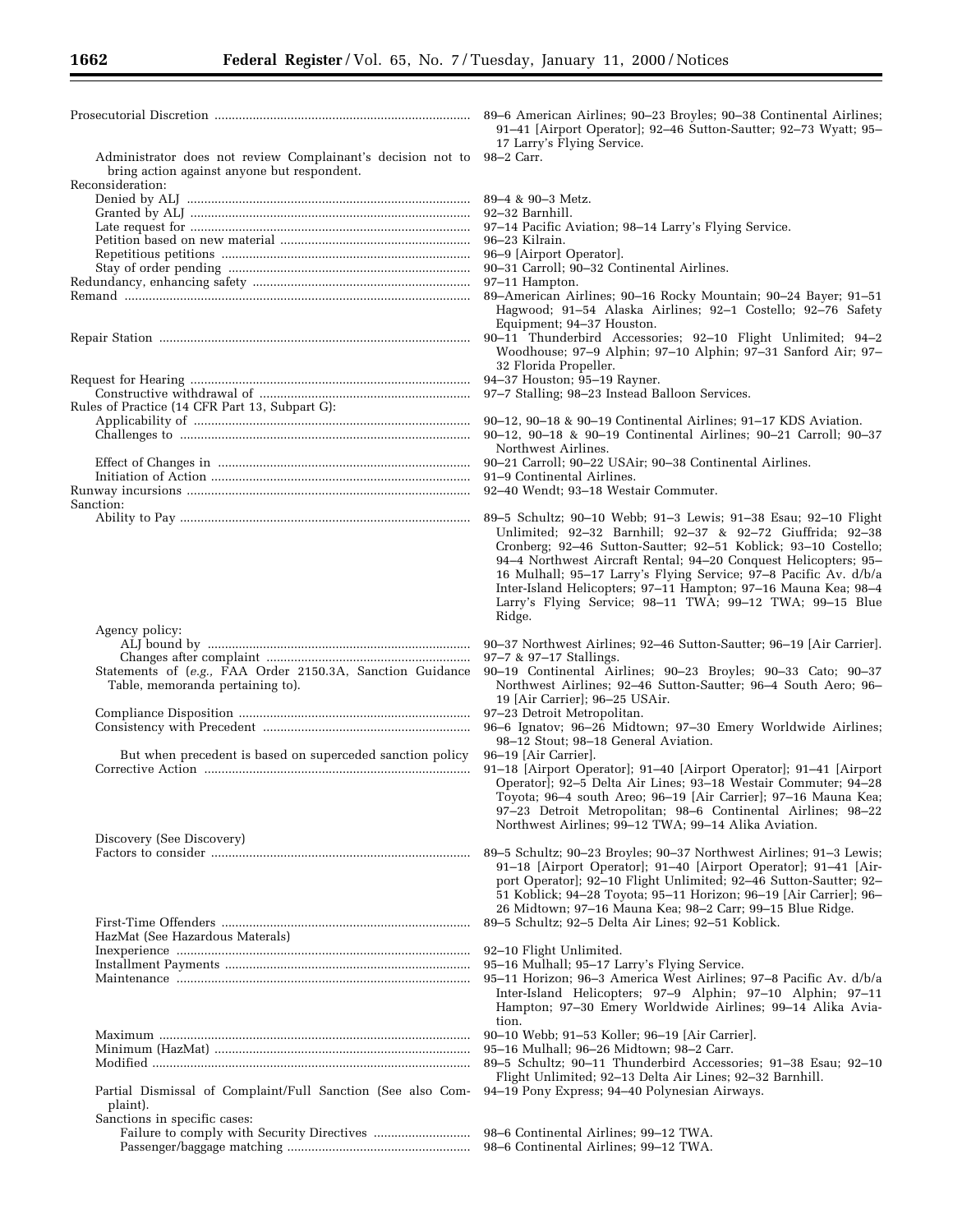Screening of Persons: Air carrier failure to detect weapon Sanction ................................ 94–44 American Airlines. Air carrier failure to match bag with passenger ............................. 98–6 Continental Airlines; 99–12 TWA. Entering Sterile Areas ...................................................................... 90–24 Bayer; 92–58 Hoedl; 97–20 Werle; 98–20 Koenig. Sanction for individual evading screening (See also Sanction) .... Security (See Screening of Persons, Standard Security Program, Test Object Detection, Unauthorized Access, Weapons Violations): Agency directives, violation of ........................................................ 99–12 TWA. Giving false information about carrying a weapon or explosive on board an aircraft. Sealing of Record ..................................................................................... 97–13 Westair Commuter; 97–28 Continental Airlines. Service (See also Mailing Rule; Receipt): Of NPCP ............................................................................................ 90–22 USAir; 97–20 Werle. Of FNPCP .......................................................................................... 93–13 Medel. Receipt of document sent by mail .................................................. 92–31 Eaddy. Return of certified mail .................................................................... 97–7 & 97–17 Stallings. Valid Service .................................................................................... 92–18 Bargen; 98–19 Martin & Jaworski. Settlement ................................................................................................ 91–50 & 92–1 Costello; 95–16 Mulhall; 99–10 Azteca. Request for hearing not withdrawn ................................................ 99–10 Azteca. Skydiving ................................................................................................. 98–3 Fedele. Smoking ................................................................................................... 92–37 Giuffrida; 94–18 Luxemburg; 99–6 Squire. Stale Complaint Rule: If NPCP not sent ................................................ 97–20 Werle. Standard Security Program (SSP): Checkpoint Security Coordinator .................................................... 98–22 Northwest Airlines. Ground Security Coordinator .......................................................... 96–16 Westair Commuter.

Test Object Detection .............................................................................. 90–12, 90–18, 90–19, 91–9 & 91–55 Continental Airlines; 92–13

Proof of violation .............................................................................. 90–18, 90–19 & 91–9 (Continental Airlines: 92–13 Delta Air Lines. Sanction ............................................................................................ 90–18 & 90–19 Continental Airlines; 96–19 [Air Carrier]. Timeliness (See also Complaint; Filing; Mailing Rule; and Appeals): Burden to prove date of filing ......................................................... 97–11 Hampton Air; 98–1 V. Taylor. Of response to NPCP ........................................................................ 90–22 USAir Of Complaint .................................................................................... 91–51 Hagwood; 93–13 Medel; 94–7 Hereth. Of initial decision ............................................................................ 97–31 Sanford Air. Of NPCP ............................................................................................ 92–73 Wyatt. Of reply brief .................................................................................... 97–11 Hampton. Of request for hearing ...................................................................... 93–12 Langton; 95–19 Rayner. Of EAJA application (See EAJA—Final disposition, EAJA—Jurisdiction) Unapproved Parts (See also Parts Manufacturer Approval) ................. 93–19 Pacific Sky Supply. Unauthorized Access: To aircraft ......................................................................................... 90–12 & 90–19 Continental Airlines; 94–1 Delta Air Lines. Visual Cues Indicating Runway, Adequacy of ...................................... 92–40 Wendt.

Weapons Violations, generally ............................................................... 89–5 Schultz, 90–10 Webb; 90–20 Degenhardt; 90–23 Broyles; 90–33

- 97-12 Mayer; 98-12 Stout.
- $97-20$  Werle
- 92-8 Watkins.
- 90-18 & 90-19 Continental Airlines; 96-19 [Air Carrier].
- 97-8 Pacific Av. d/b/a Inter-Island Helicopters; 97-9 Alphin; 98-18 General Aviation; 99–14 Alika Aviation.
- 90-19 Continental Airlines; 90-37 Northwest Airlines; 94-1 Delta Air Lines; 98–7 LAX.
- 99-15 Blue Ridge.
- 90-23 Broyles; 90-33 Cato; 91-3 Lewis; 91-38 Esau; 92-32 Barnhill; 92–46 Sutton-Sautter; 92–51 Koblick; 94–5 Grant; 97–7 & 97–17 Stallings.

- 
- 
- 

- 98–24 Stevens.
- 
- 90-12 Continental Airlines; 90-18 Continental Airlines; 90-19 Continental Airlines; 90–21 Carroll; 90–38 Continental Airlines; 93– 13 Medel.
- 
- 

- 
- 
- 
- 

- Compliance with .............................................................................. 90–12, 90–18 & 90–19 Continental Airlines; 91–33 Delta Air Lines; 91–55 Continental Airlines; 92–13 & 94–1 Delta Air Lines; 96–19 [Air Carrier]; 98–22 Northwest Airlines; 99–1 American.
	-
	-
	- 97–20 Werle.
	- 90-31 Carroll; 90-32 Continental Airlines.
	- 95-15 Charter Airlines.
	- 89-5 Schultz; 90-27 Gabbert; 91-18 [Airport Operator]; 91-40 [Airport Operator]; 91–58 [Airport Operator]; 97–23 Detroit Metropolitan; 98–7 LAX.
	- Delta Air Lines; 96–19 [Air Carrier].
	-
	-

- 
- 
- 
- 
- 
- 

90-37 Northwest Airlines; 91-18 [Airport Operator]; 91-40 [Airport Operator]; 91–58 [Airport Operator]; 94–1 Delta Air Lines.

- Cato; 90–26 & 90–43 Waddell; 91–3 Lewis; 91–30 Trujillo; 91–38 Esau; 91–53 Koller; 92–32 Barnhill; 92–46 Sutton-Sautter; 92–51 Koblick; 92–59 Petek-Jackson; 94–5 Grant; 94–44 American Airlines.
- Concealed weapon ........................................................................... 89–5 Schultz; 92–46 Sutton-Sautter; 92–51 Koblick.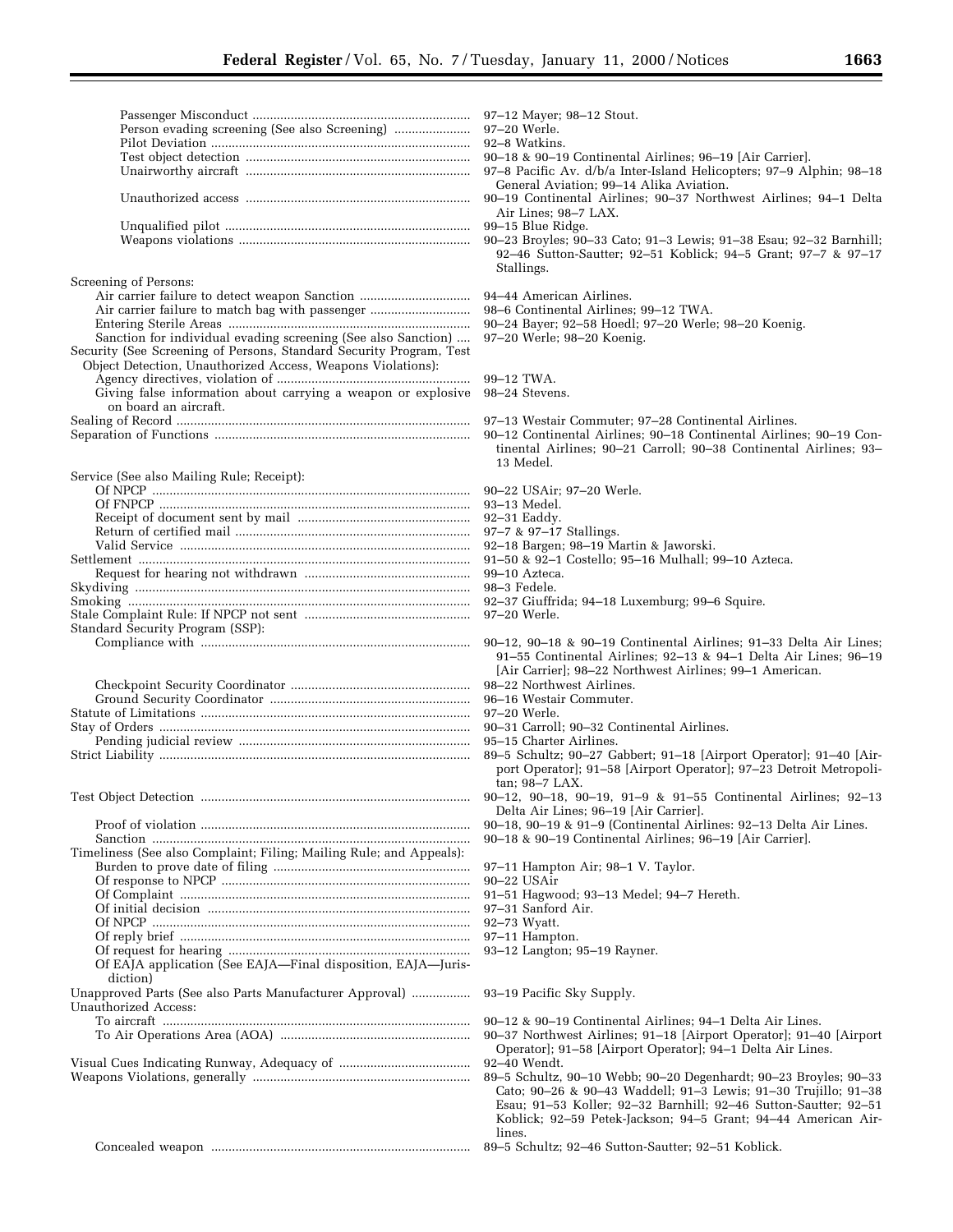|                                                                                        | 91-3 Lewis; 91-53 Koller.                                                   |
|----------------------------------------------------------------------------------------|-----------------------------------------------------------------------------|
| Knowledge: Of Weapon Concealment (See also Knowledge)  89–5 Schultz; 90–20 Degenhardt. |                                                                             |
| Sanction (See Sanction)                                                                |                                                                             |
|                                                                                        |                                                                             |
|                                                                                        |                                                                             |
| Witnesses (See also Credibility):                                                      |                                                                             |
|                                                                                        |                                                                             |
|                                                                                        | 93-17 Metcalf; 94-3 Valley Air; 94-21 Sweeney; 96-3 American                |
|                                                                                        | West Airlines; 96-15 Valley Air; 97-9 Alphin; 97-32 Florida Pro-<br>peller. |
|                                                                                        |                                                                             |

Expert witness fees (See EAJA)

# **Regulations (Title 14 CFR, unless otherwise noted)**

| Fenner.                                                                                                                                                                                                                                                                                                                                                                                                                                                                                                     |
|-------------------------------------------------------------------------------------------------------------------------------------------------------------------------------------------------------------------------------------------------------------------------------------------------------------------------------------------------------------------------------------------------------------------------------------------------------------------------------------------------------------|
| 93–18 Westair Commuter.<br>96–15 Valley Air.<br>90–16 Rocky Mountain; 90–22 USAir; 90–37 Northwest Airlines;<br>90–38 & 91–9 Continental Airlines; 91–18 [Airport Operator]; 91–<br>51 Hagwood; 92-1 Costello; 92-46 Sutton-Sautter; 93-13 Medel;<br>93-28 Strohl; 94-27 Larsen; 94-37 Houston; 94-31 Smalling; 95-<br>19 Rayner; 96-26 Midtown Neon Sign; 97-1 Midtown Neon Sign;                                                                                                                          |
| 97-9 Alphin; 98-18 General Aviation.<br>90-12 Continental Airlines.<br>90-6 American Airlines; 92-76 Safety Equipment.<br>90-12 Continental Airlines; 90-21 Carroll; 90-38 Continental Air-<br>lines.                                                                                                                                                                                                                                                                                                       |
| 90–20 Degenhardt; 91–17 KDS Aviation; 91–54 Alaska Airlines; 92–<br>32 Barnhill; 94-32 Detroit Metropolitan; 94-39 Kirola; 95-16<br>Mulhall; 97-20 Werle.                                                                                                                                                                                                                                                                                                                                                   |
| ment; 93-13 Medel; 93-28 Strohl; 94-7 Hereth; 97-20 Werle; 98-<br>4 Larry's.                                                                                                                                                                                                                                                                                                                                                                                                                                |
| 90-3 Metz; 90-15 Playter; 91-18 [Airport Operator]; 92-32 Barnhill;<br>92-47 Cornwall; 92-75 Beck; 92-76 Safety Equipment; 94-8<br>Nunez; 94-5 Grant; 94-22 Harkins; 94-29 Sutton; 94-30 Columna;<br>95-10 Diamond; 95-28 Atlantic World Airways; 97-7 Stalling;<br>97-18 Robinson; 97-33 Rawlings; 98-21 Blankson.<br>92-19 Cornwall; 92-75 Beck; 92-76 Safety Equipment; 93-7 Dunn;                                                                                                                       |
| 93-28 Strohl; 94-5 Grant; 94-30 Columna; 95-28 Atlantic World<br>Airways; 96-17 Fenner; 97-11 Hampton; 97-18 Robinson; 97-38<br>Air St. Thomas; 98-16 Blue Ridge Airlines.<br>89–6 American Airlines; 89–7 Zenkner; 90–3 Metz; 90–11 Thunder-<br>bird Accessories; 90-39 Hart; 91-24 Esau; 92-1 Costello; 92-9<br>Griffin; 92-18 Bargen; 92-19 Cornwall; 92-57 Detroit Metro.<br>Wayne County Airport; 92-74 Wendt; 92-76 Safety Equipment;<br>93-2 Wendt; 94-5 Grant; 94-18 Luxemburg; 94-29 Sutton; 95-12 |
| Toyota; 95-28 Valley Air; 97-7 Stalling; 97-11 Hampton; 98-4<br>Larry's Flying Service; 98-19 Martin & Jaworski; 98-20 Koenig;<br>99-2 Oxygen Systems.<br>90-11 Thunderbird Accessories; 91-2 Continental Airlines; 99-2<br>Oxygen Systems.                                                                                                                                                                                                                                                                 |
|                                                                                                                                                                                                                                                                                                                                                                                                                                                                                                             |
| 91-17 KDS Aviation.<br>89–6 American Airlines; 90–11 Thunderbird Accessories; 90–39<br>Hart; 92-9 Griffin; 92-73 Wyatt; 93-19 Pacific Sky Supply; 94-6<br>Strohl; 94-27 Larsen; 94-37 Houston; 95-18 Rayner; 96-16<br>WestAir; 96-24 Horizon; 98-20 Koenig.                                                                                                                                                                                                                                                 |
| 89–6 American Airlines; 91–2 Continental; 91–54 Alaska Airlines;<br>93-37 Airspect; 94-32 Detroit Metro. Wayne County Airport; 98-<br>25 Gotbetter.                                                                                                                                                                                                                                                                                                                                                         |

Ξ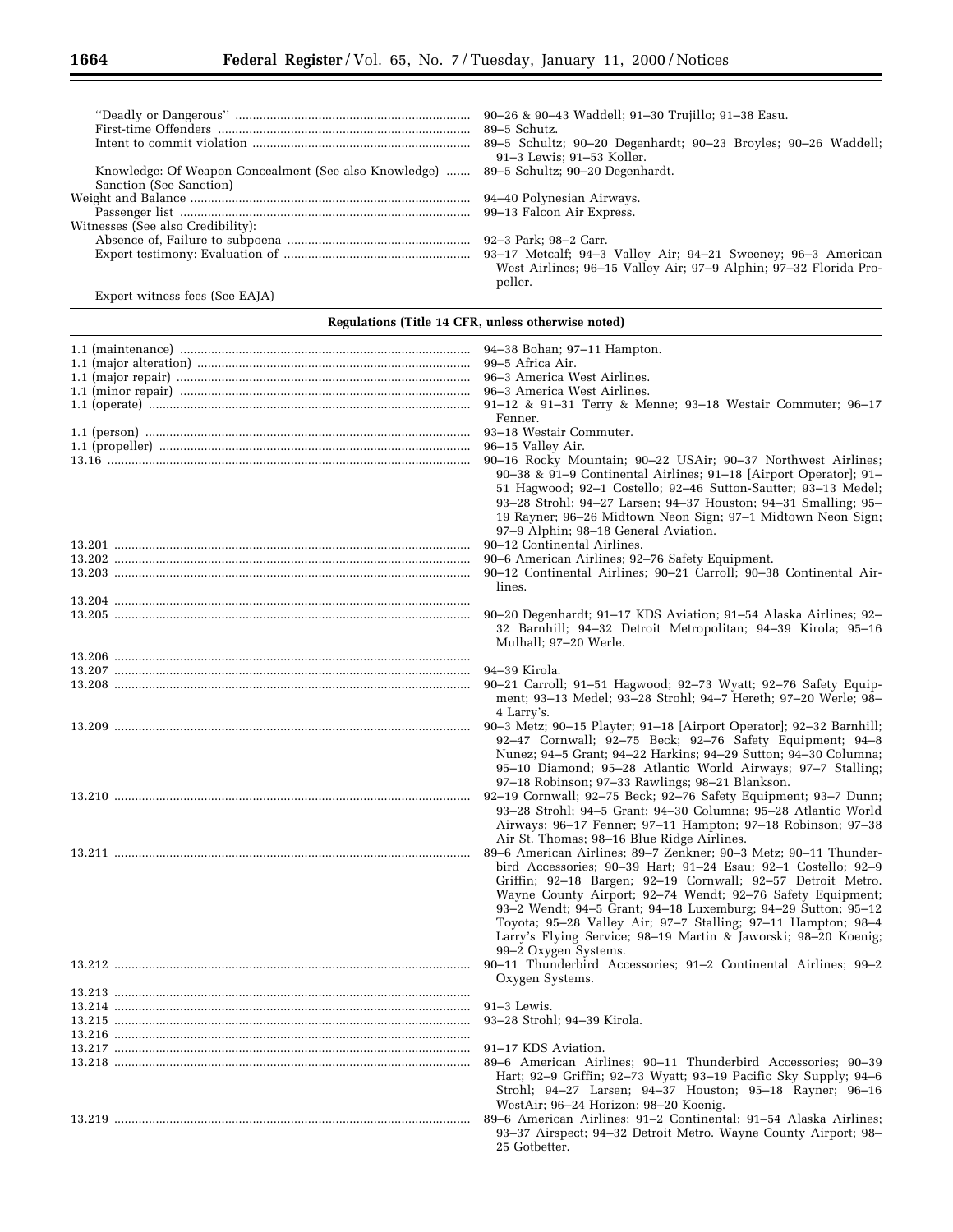| 89-6 American Airlines; 90-20 Carroll; 91-8 Watts Agricultural<br>Aviation; 91-17 KDS Aviation; 91-54 Alaska Airlines; 92-46 Sut-<br>ton-Sautter.<br>92-29 Haggland; 92-31 Eaddy; 92-52 Cullop.                               |
|-------------------------------------------------------------------------------------------------------------------------------------------------------------------------------------------------------------------------------|
| 92-72 Giuffrida; 96-15 Valley Air.<br>91-12 & 91-31 Terry & Menne; 92-72 Giuffrida; 95-26 Hereth; 96-<br>15 Valley Air; 97-11 Hampton; 97-31 Sanford Air; 97-32 Florida<br>Propeller; 98-3 Fedele; 98-6 Continental Airlines. |
| 90-26 Waddell; 91-4 [Airport Operator]; 92-72 Giuffrida; 94-18<br>Luxemburg; 94-28 Toyota; 95-25 Conquest; 96-17 Fenner; 97-32<br>Florida Propeller; 98–6 Continental Airlines.                                               |
| 97-32 Florida Propeller.                                                                                                                                                                                                      |
| 90–21 Carroll; 95–26 Hereth.                                                                                                                                                                                                  |
| $92-3$ Park.                                                                                                                                                                                                                  |
|                                                                                                                                                                                                                               |
| 92–19 Cornwall; 95–26 Hereth; 96–24 Horizon.                                                                                                                                                                                  |
| 92–3 Park.                                                                                                                                                                                                                    |
| 89-5 Schultz; 90-20 Degenhardt; 92-1 Costello; 92-18 Bargen; 92-                                                                                                                                                              |
| 32 Barnhill; 93-28 Strohl; 94-28 Toyota; 95-12 Toyota; 95-16<br>Mulhall; 96-6 Ignatov; 98-18 General Aviation.                                                                                                                |
| 89–1 Gressani; 89–4 Metz; 89–5 Schultz; 89–7 Zenkner; 89–8 Thun-                                                                                                                                                              |
| derbird Accessories; 90–3 Metz; 90–11 Thunderbird Accessories;                                                                                                                                                                |
| 90-19 Continental Airlines; 90-20 Degenhardt; 90-25 & 90-27                                                                                                                                                                   |
| Gabbert; 90–35 P. Adams; 90–19 Continental Airlines; 90–39 Hart;                                                                                                                                                              |
| 91–2 Continental Airlines; 91–3 Lewis; 91–7 Pardue; 91–8 Watts<br>Agricultural Aviation; 91-10 Graham; 91-11 Continental Airlines;                                                                                            |
| 91–12 Bargen; 91–24 Esau; 91–26 Britt Airways; 91–31 Terry &                                                                                                                                                                  |
| Menne; 91-32 Bargen; 91-43 & 91-44 Delta; 91-45 Park; 91-46                                                                                                                                                                   |
| Delta; 91–47 Delta; 91–48 Wendt; 91–52 KDS Aviation; 91–53                                                                                                                                                                    |
| Koller; 92–1 Costello; 92–3 Park; 92–7 West; 92–11 Alilin; 92–15                                                                                                                                                              |
| Dillman; 92-16 Wendt; 92-18 Bargen; 92-19 Cornwall; 92-27                                                                                                                                                                     |
| Wendt; 92–32 Barnhill; 92–34 Carrell; 92–35 Bay Land Aviation;                                                                                                                                                                |
| 92–36 Southwest Airlines; 92–39 Beck; 92–45 O'Brien; 92–52                                                                                                                                                                    |
| Beck; 92–56 Montauk Caribbean Airways; 92–57 Detroit Metro.                                                                                                                                                                   |
| Wayne Co. Airport; 92-67 USAir, 92-69 McCabe; 92-72 Giuffrida;                                                                                                                                                                |
| 92-74 Wendt; 92-78 TWA; 93-5 Wendt; 93-6 Westair Commuter;                                                                                                                                                                    |
| 93–7 Dunn; 93–8 Nunez; 93–19 Pacific Sky Supply; 93–23 Allen;                                                                                                                                                                 |
| 93–27 Simmons; 93–28 Strohl; 93–31 Allen; 93–32 Nunez; 94–9 B                                                                                                                                                                 |
| & G Instruments; 94-10 Boyle; 94-12 Bartusiak; 94-15 Columna;                                                                                                                                                                 |
| 94-18 Luxemburg; 94-23 Perez; 94-24 Page; 94-26 French Air-                                                                                                                                                                   |
| craft; 94-28 Toyota; 95-2 Meronek; 95-9 Woodhouse; 95-13                                                                                                                                                                      |
| Kilrain; 95-23 Atlantic World Airways; 95-25 Conquest; 95-26                                                                                                                                                                  |
| Hereth; 96–1 [Airport Operator; 96–2 Skydiving Center; 97–1 Mid-<br>town Neon Sign; 97-2 Sanford Air; 97-7 Stalling; 97-22 Sanford                                                                                            |
| Air; 97-24 Gordon Air; 97-31 Sanford Air; 97-33 Rawlings; 97-38                                                                                                                                                               |
| Air St. Thomas; 98–4 Larry's Flying Service; 98–3 Fedele; Conti-                                                                                                                                                              |
| nental Airlines 98–6; 98–7 LAX; 98–10 Rawlings; 98–15 Squire;                                                                                                                                                                 |
| 98–18 General Aviation; 98–19 Martin & Jaworski; 98–20 Koenig;                                                                                                                                                                |
| 99-2 Oxygen Systems; 99-11 Evergreen Helicopters.                                                                                                                                                                             |
| 90-19 Continental Airlines; 90-31 Carroll; 90-32 & 90-38 Conti-                                                                                                                                                               |
| nental Airlines; 91-4 [Airport Operator]; 95-12 Toyota; 96-9 [Air-                                                                                                                                                            |
| port Operator]; 96-23 Kilrain.                                                                                                                                                                                                |
| 90-11 Thunderbird Accessories; 90-12 Continental Airlines; 90-15<br>Playter; 90–17 Wilson; 92–7 West.                                                                                                                         |
| 92-74 & 93-2 Wendt; 95-18 Pacific Sky Supply.<br>91-17 & 92-71 KDS Aviation.                                                                                                                                                  |
| 91-17, 91-52 & 92-71 KDS Aviation; 93-10 Costello; 95-27 Valley                                                                                                                                                               |
| Air.                                                                                                                                                                                                                          |
| 90–17 Wilson.                                                                                                                                                                                                                 |
| 95–27 Valley Air.                                                                                                                                                                                                             |
| 91–52 KDS Aviation; 96–22 Woodhouse.                                                                                                                                                                                          |
| 93-29 Sweeney.                                                                                                                                                                                                                |
| 98-19 Martin & Jaworski.                                                                                                                                                                                                      |
| 91-52 KDS Aviation; 95-27 Valley Air.                                                                                                                                                                                         |
| 95–9 Woodhouse.                                                                                                                                                                                                               |
| 96–25 USAir.                                                                                                                                                                                                                  |
| 93-19 Pacific Sky Supply; 95-18 Pacific Sky Supply.                                                                                                                                                                           |
| 97–30 Emery Worldwide Airlines.                                                                                                                                                                                               |
| 92-37 Giuffrida; 97-30 Emery Worldwide Airlines.                                                                                                                                                                              |
| 92–10 Flight Unlimited; 94–4 Northwest Aircraft Rental.                                                                                                                                                                       |
| 92-73 Wyatt; 97-31 Sanford Air; 98-18 General Aviation.<br>96–18 Kilrain; 97–31 Sanford Air.                                                                                                                                  |
| 91-8 Watts Agricultural Aviation; 97-31 Sanford Air; 98-4 Larry's                                                                                                                                                             |
| Flying Service.                                                                                                                                                                                                               |
|                                                                                                                                                                                                                               |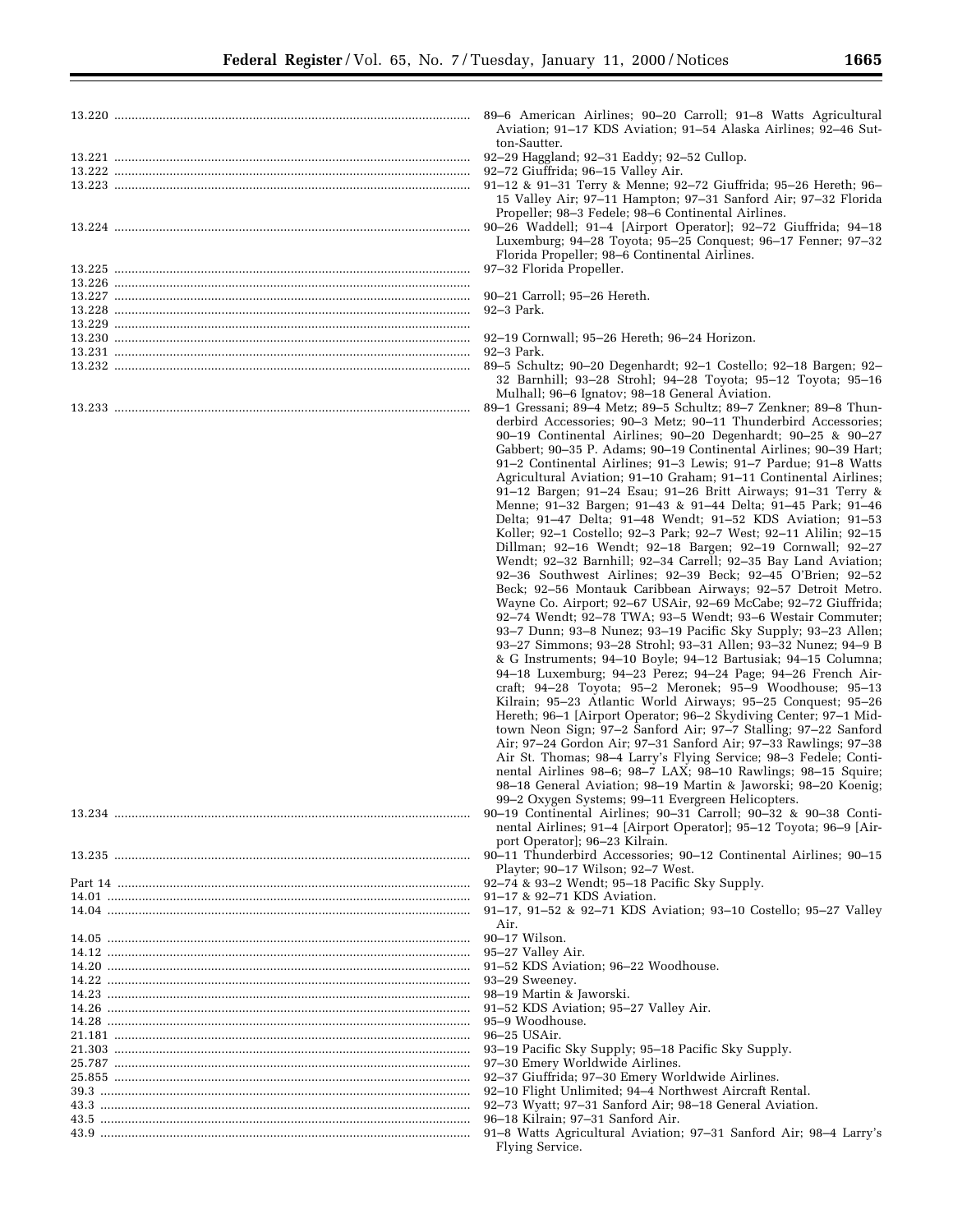| 90–11 Thunderbird Accessories; 94–3 Valley Air; 94–38 Bohan; 96–<br>3 America West Airlines; 96-25 USAir; 97-9 Alphin; 97-10<br>Alphin; 97-30 Emery Worldwide Airlines; 97-31 Sanford Air; 97-                                                                                                                                 |
|--------------------------------------------------------------------------------------------------------------------------------------------------------------------------------------------------------------------------------------------------------------------------------------------------------------------------------|
| 32 Florida Propeller.<br>90-25 & 90-27 Gabbert; 91-8 Watts Agricultural Aviation; 94-2<br>Woodhouse; 96-18 Kilrain.                                                                                                                                                                                                            |
| 99-11 Evergreen Helicopters.                                                                                                                                                                                                                                                                                                   |
| 92–73 Wyatt.                                                                                                                                                                                                                                                                                                                   |
| 92-73 Wyatt.                                                                                                                                                                                                                                                                                                                   |
| 97-8 Pacific Av. d/b/a Inter-Island Helicopters; 97-16 Mauna Kea;                                                                                                                                                                                                                                                              |
| 98–18 General Aviation; 99–5 Africa Air.<br>92–3 Park.                                                                                                                                                                                                                                                                         |
| 90–15 Playter; 91–12 & 91–31 Terry & Menne; 92–8 Watkins; 92–40<br>Wendt; 92-48 USAir; 92-49 Richardson & Shimp; 92-47 Corn-<br>wall; 92-70 USAir; 93-9 Wendt; 93-17 Metcalf; 93-18 Westair<br>Commuter; 93-29 Sweeney; 94-29 Sutton; 95-26 Hereth; 96-17<br>Fenner.                                                           |
| 96-6 Ignatov; 97-12 Mayer; 98-12 Stout; 99-16 Dorfman.<br>91-8 Watts Agricultural Aviation; 92-10 Flight Unlimited; 94-4<br>Northwest Aircraft Rental.                                                                                                                                                                         |
| 91-29 Sweeney; 94-21 Sweeney.<br>91-29 Sweeney.                                                                                                                                                                                                                                                                                |
| 97-11 Hampton.                                                                                                                                                                                                                                                                                                                 |
| 91-12 & 91-31 Terry & Menne; 92-8 Watkins; 92-40 Wendt; 92-49                                                                                                                                                                                                                                                                  |
| Richardson & Shimp; 93-9 Wendt.                                                                                                                                                                                                                                                                                                |
| 90–15 Playter; 92–47 Cornwall; 93–17 Metcalf.                                                                                                                                                                                                                                                                                  |
| 91-12 & 91-31 Terry & Menne; 92-8 Watkins.                                                                                                                                                                                                                                                                                     |
| $95-26$ Hereth.                                                                                                                                                                                                                                                                                                                |
| 96-17 Fenner.                                                                                                                                                                                                                                                                                                                  |
| 96–17 Fenner.                                                                                                                                                                                                                                                                                                                  |
| $95-25$ Hereth.                                                                                                                                                                                                                                                                                                                |
| 91-8 Watts Agricultural Aviation.                                                                                                                                                                                                                                                                                              |
| 99–5 Africa Air.                                                                                                                                                                                                                                                                                                               |
| 98–18 General Aviation                                                                                                                                                                                                                                                                                                         |
| 97–11 Hampton.                                                                                                                                                                                                                                                                                                                 |
| 97-8 Pacific Av. d/b/a Inter-Island Helicopters; 97-31 Sanford Air.<br>97-16 Mauna Kea; 98-4 Larry's Flying Service; 98-18 General Avia-                                                                                                                                                                                       |
| tion; 99–5 Africa Air.                                                                                                                                                                                                                                                                                                         |
| 98-4 Larry's Flying Service; 99-5 Africa Air.                                                                                                                                                                                                                                                                                  |
| 98-18 General Aviation.                                                                                                                                                                                                                                                                                                        |
| 98-12 Stout.                                                                                                                                                                                                                                                                                                                   |
| 94–29 Sutton.                                                                                                                                                                                                                                                                                                                  |
| 98-3 Fedele; 98-19 Martin & Jaworski.                                                                                                                                                                                                                                                                                          |
| 90-19 Continental Airlines; 90-20 Degenhardt; 91-4 [Airport Oper-<br>ator]; 91-58 [Airport Operator]; 98-7 LAX.                                                                                                                                                                                                                |
| 98-7 LAX.                                                                                                                                                                                                                                                                                                                      |
| 90–12 & 90–19 Continental Airlines; 91–4 [Airport Operator]; 91–18                                                                                                                                                                                                                                                             |
| [Airport Operator]; 91–40 [Airport Operator]; 91–41 [Airport Oper-<br>ator]; 91-58 [Airport Operator]; 96-1 [Airport Operator]; 97-23<br>Detroit Metropolitan; 98–7 LAX.                                                                                                                                                       |
| 90-24 Bayer; 92-58 Hoedl; 97-20 Werle; 98-20 Koenig.                                                                                                                                                                                                                                                                           |
| 89–5 Schultz; 90–10 Webb; 90–22 Degenhardt; 90–23 Broyles; 90–26<br>& 90–43 Waddell; 90–33 Cato; 90–39 Hart; 91–3 Lewis; 91–10<br>Graham; 91–30 Trujillo; 91–38 Esau; 91–53 Koller; 92–32<br>Barnhill; 92-38 Cronberg; 92-46 Sutton-Sautter; 92-51 Koblick;<br>92–59 Petek-Jackson; 94–5 Grant; 94–31 Smalling; 97–7 Stalling. |
| 94–30 Columna.                                                                                                                                                                                                                                                                                                                 |
| 90–12, 90–18, 90–19, 91–2 & 91–9 Continental Airlines; 91–33 Delta<br>Air Lines; 91–54 Alaska Airlines; 91–55 Continental Airlines; 92–<br>13 & 94–1 Delta Air Lines; 94–44 American Airlines; 96–16<br>WestAir; 96–19 [Air Carrier]; 98–22 Northwest Airlines; 99–1                                                           |
| American; 99–12 TWA.                                                                                                                                                                                                                                                                                                           |
| 90–18 & 90–19 Continental Airlines; 99–1 American.                                                                                                                                                                                                                                                                             |
| 98–22 Northwest Airlines.                                                                                                                                                                                                                                                                                                      |
| 96–16 WestAir.                                                                                                                                                                                                                                                                                                                 |
| 90-23 Broyles; 90-26 Waddell; 91-3 Lewis; 92-46 Sutton-Sautter;<br>94–44 American Airlines.                                                                                                                                                                                                                                    |
| 90–12 & 90–19 Continental Airlines; 90–37 Northwest Airlines.                                                                                                                                                                                                                                                                  |
| 98–6 Continental Airlines; 99–12 TWA.                                                                                                                                                                                                                                                                                          |
| 90–18 Continental Airlines.                                                                                                                                                                                                                                                                                                    |
| 92–48 & 92–70 USAir; 95–11 Horizon; 96–3 America West Airlines;<br>96–24 Horizon; 96–25 USAir; 97–21 Delta; 97–30 Emery World-                                                                                                                                                                                                 |
| wide Airlines.                                                                                                                                                                                                                                                                                                                 |
| 97-30 Emery Worldwide Airlines.<br>92-37 Giuffrida; 94-18 Luxemburg; 99-6 Squire; 99-16 Dorfman.                                                                                                                                                                                                                               |
|                                                                                                                                                                                                                                                                                                                                |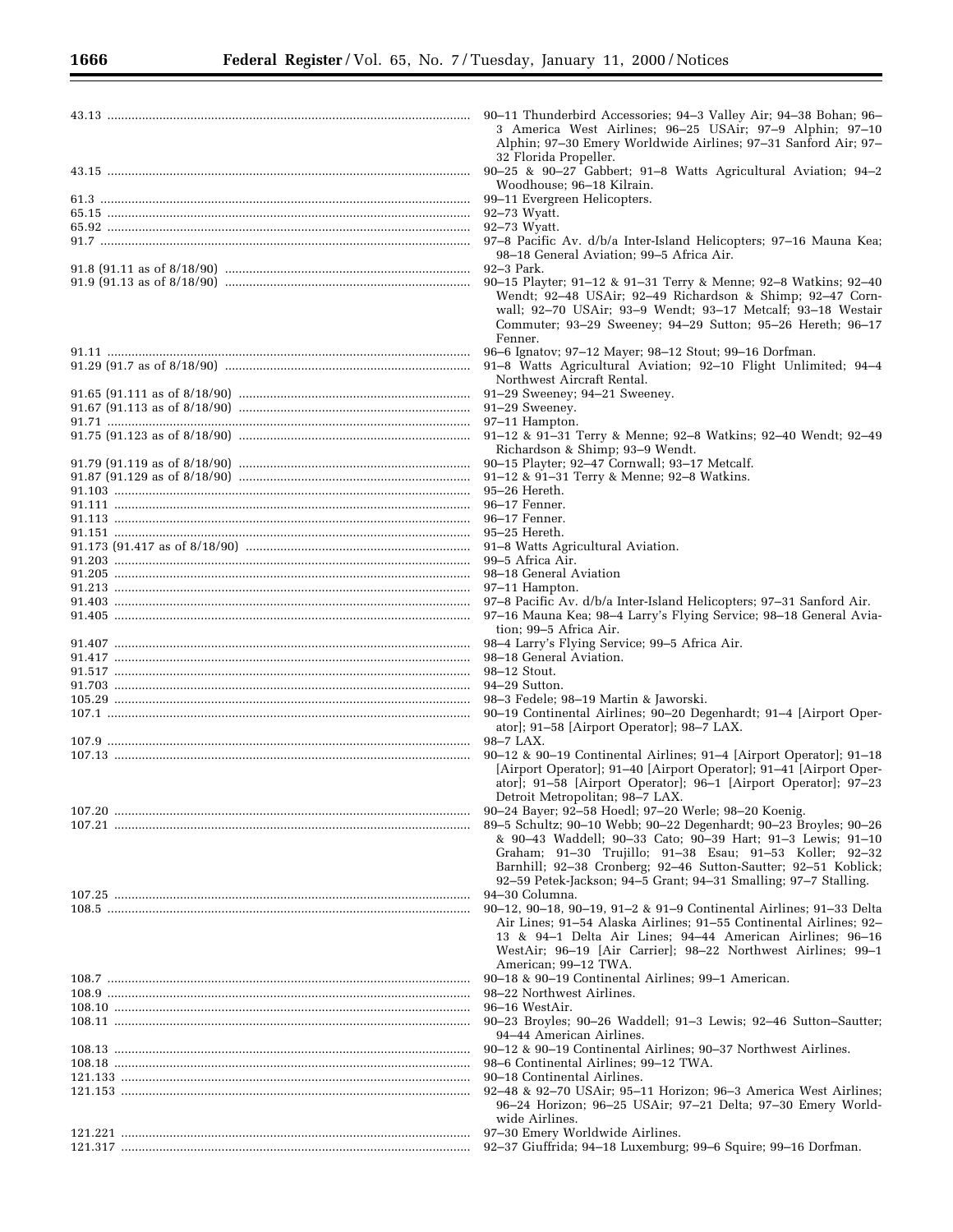▀

|               | 92–37 Giuffrida.                                                                                                 |
|---------------|------------------------------------------------------------------------------------------------------------------|
|               | 90-12 Continental Airlines; 96-25 USAir.                                                                         |
|               | 92–37 Giuffrida.                                                                                                 |
|               | 98–11 TWA.                                                                                                       |
|               | 98–11 TWA.                                                                                                       |
|               | $97-12$ Mayer.                                                                                                   |
|               | 95-11 Horizon; 97-21 Delta; 97-30 Emery Worldwide Airlines.                                                      |
|               | 99–13 Falcon Air Express.                                                                                        |
|               | 99–13 Falcon Air Express.                                                                                        |
|               | 95-8 Charter Airlines; 95-25 Conquest.                                                                           |
|               | 99–15 Blue Ridge.                                                                                                |
|               | 94-3 Valley Air; 94-20 Conquest Helicopters; 95-25 Conquest; 95-                                                 |
|               | 27 Valley Air; 96-15 Valley Air.                                                                                 |
|               | 92-10 Flight Unlimited; 94-3 Valley Air; 95-27 Valley Air; 96-15                                                 |
|               | Valley Air.                                                                                                      |
|               | 94-40 Polynesian Airways; 95-17 Larry's Flying Service; 95-28 At-<br>lantic; 96-4 South Aero; 99-7 Premier Jets. |
|               | 90-21 Carroll.                                                                                                   |
|               | 95–17 Larry's Flying Service; 99–15 Blue Ridge.                                                                  |
|               | 97–11 Hampton.                                                                                                   |
|               | 94-40 Polynesian Airways.                                                                                        |
|               | 99–15 Blue Ridge.                                                                                                |
|               | 99–11 Evergreen Helicopters; 99–15 Blue Ridge.                                                                   |
|               | 95–9 Charter Airlines; 96–4 South Aero.                                                                          |
|               | 95-8 Charter Airlines; 95-17 Larry's Flying Service; 96-4 South                                                  |
|               | Aero.                                                                                                            |
|               | 95-17 Larry's Flying Service; 96-4 South.                                                                        |
|               | Aero; 99-15 Blue Ridge.                                                                                          |
|               | 99–15 Blue Ridge.                                                                                                |
|               | 95-17 Larry's Flying Service; 99-15 Blue Ridge.                                                                  |
|               | 97–11 Hampton.                                                                                                   |
|               | 94–3 Valley Air; 96–15 Valley Air; 97–8 Pacific Av. d/b/a Inter-Is-                                              |
|               | land Helicopters; 97-16 Mauna Kea; 99-14 Alika Aviation.                                                         |
|               | 93–36 Valley Air; 94–3 Valley Air; 96–15 Valley Air; 99–14 Alika                                                 |
|               | Aviation.                                                                                                        |
|               | 94-3 Valley Air: 96-15 Valley Air.                                                                               |
|               | 98–18 General Aviation.                                                                                          |
|               |                                                                                                                  |
|               | $97-10$ Alphin.                                                                                                  |
|               | $97-10$ Alphin.                                                                                                  |
|               | $97-10$ Alphin.                                                                                                  |
|               | $97-10$ Alphin.                                                                                                  |
|               | 97-10 Alphin.                                                                                                    |
|               | $97-10$ Alphin.                                                                                                  |
|               | 9–11 Thunderbird Accessories.                                                                                    |
|               | 94-2 Woodhouse; 97-9 Alphin; 97-32 Florida Propeller.                                                            |
|               | 90–11 Thunderbird Accessories.                                                                                   |
|               | 90-12 & 90-19 Continental Airlines; 90-37 Northwest Airlines; 98-                                                |
|               | 6 Continental Airlines; 99-12 TWA.                                                                               |
|               | 92-10 Flight Unlimited.                                                                                          |
|               | 92–22 USAir.                                                                                                     |
| <b>49 CFR</b> |                                                                                                                  |
|               |                                                                                                                  |
|               | 92–76 Safety Equipment.                                                                                          |
|               | 95-10 Diamond.                                                                                                   |
|               | 92-77 TCI; 94-28 Toyota; 94-31 Smalling; 95-16 Mulhall; 96-26                                                    |
|               | Midtown; 98-2 Carr.                                                                                              |
|               | 92-77 TCI.                                                                                                       |
|               | 92–77 TCI; 94–28 Toyota; 94–31 Smalling; 96–26 Midtown.                                                          |
|               | 92-77 TCI; 94-28 Toyota; 95-16 Mulhall; 96-26 Midtown; 98-2<br>Carr.                                             |
|               |                                                                                                                  |
|               | 92-77 TCI; 94-28 Toyota; 94-31 Smalling; 95-16 Mulhall; 98-2<br>Carr.                                            |
|               |                                                                                                                  |
|               | 94-28 Toyota.                                                                                                    |
|               | 92-77 TCI; 94-28 Toyota; 94-31 Smalling; 95-16 Mulhall; 98-2<br>Carr.                                            |
|               | 94-31 Smalling; 95-16 Mulhall; 96-26 Midtown; 98-2 Carr.                                                         |
|               |                                                                                                                  |
|               | 94-31 Smalling; 95-16 Mulhall; 98-2 Carr.<br>92-77 TCI; 94-31 Smalling; 95-16 Mulhall; 98-2 Carr.                |
|               | 92-77 TCI; 94-28 Toyota; 94-31 Smalling; 95-16 Mulhall; 98-2                                                     |
|               | Carr.<br>94-28 Tovota.                                                                                           |

- 
- 
- Carr.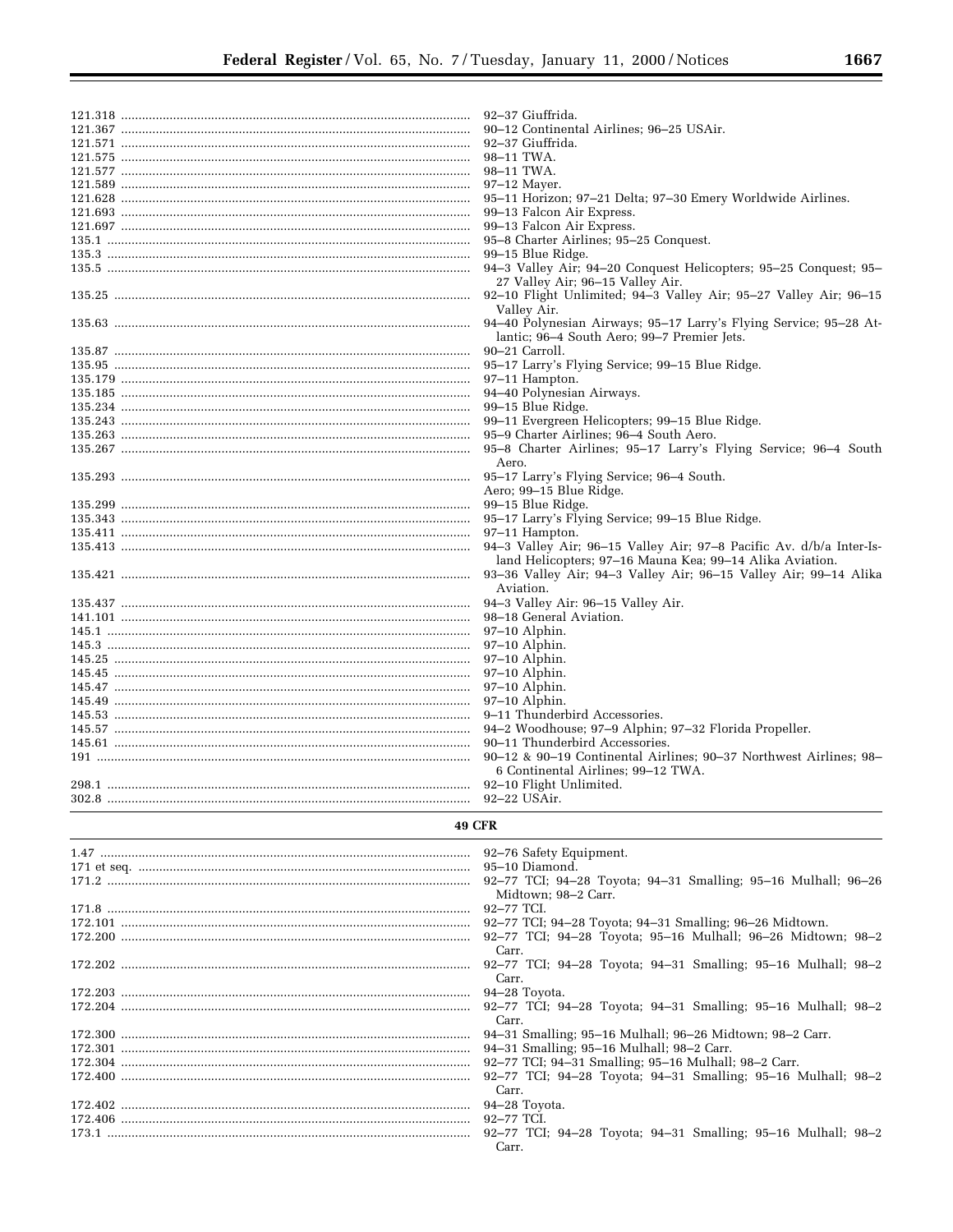|                                                     | 94-28 Toyota; 94-31 Smalling; 98-2 Carr.<br>94–28 Toyota.<br>94-28 Toyota; 94-31 Smalling; 98-2 Carr.<br>94-28 Toyota; 95-16 Mulhall.<br>94-28 Toyota.<br>92-77 TCI.<br>98-2 Carr.<br>92-77 TCI.<br>92–77 TCI.<br>94–28 Toyota.<br>94-28 Toyota.<br>94-28 Toyota; 94-31 Smalling.<br>94-31 Smalling.<br>97–13 Westair Commuter.<br>97–13 Westair Commuter.<br>92-73 Wyatt.                                                                                                                                                                                                                                                                                                                                                                                                                                                                                                                                                         |
|-----------------------------------------------------|------------------------------------------------------------------------------------------------------------------------------------------------------------------------------------------------------------------------------------------------------------------------------------------------------------------------------------------------------------------------------------------------------------------------------------------------------------------------------------------------------------------------------------------------------------------------------------------------------------------------------------------------------------------------------------------------------------------------------------------------------------------------------------------------------------------------------------------------------------------------------------------------------------------------------------|
| <b>Statutes</b>                                     | 90–21 Carroll.                                                                                                                                                                                                                                                                                                                                                                                                                                                                                                                                                                                                                                                                                                                                                                                                                                                                                                                     |
|                                                     |                                                                                                                                                                                                                                                                                                                                                                                                                                                                                                                                                                                                                                                                                                                                                                                                                                                                                                                                    |
| 5 U.S.C.:<br>11 U.S.C.:<br>28 U.S.C.:<br>49 U.S.C.: | 90–17 Wilson; 91–17 & 92–71 KDS Aviation; 92–74, 93–2 & 93–9<br>Wendt; 93-29 Sweeney; 94-17 TCI; 95-27 Valley Air; 96-22<br>Woodhouse; 98-19 Martin & Jaworski.<br>90-12, 90-18 & 90-19 Continental Airlines; 93-10 Costello.<br>90–18 Continental Airlines; 90–21 Carroll; 95–12 Toyota.<br>90-21 Carroll; 91-54 Alaska Airlines.<br>90-20 Degenhardt; 90-21 Carroll; 90-37 Northwest Airlines; 94-28<br>Toyota.<br>95–14 Charter Airlines.<br>95-27 Valley Air.<br>91–2 Continental Airlines.<br>93-10 Costello; 96-22 Woodhouse.<br>90–21 Carroll.<br>95–16 Mulhall; 96–26 & 97–1 Midtown Neon Sign; 98–2 Carr.<br>96-17 Fenner.<br>99–6 Squire.<br>96-6 Ignatov; 96-17 Fenner; 99-12 TWA.                                                                                                                                                                                                                                      |
|                                                     | 96–3 America West Airlines; 96–15 Valley Air.<br>96–22 Woodhouse; 97–1 Midtown Neon Sign.<br>97-1 Midtown Neon Sign; 97-16 Mauna Kea; 97-20 Werle; 99-15<br>Blue Ridge.<br>98-24 Stevens.<br>97–7 Stalling.                                                                                                                                                                                                                                                                                                                                                                                                                                                                                                                                                                                                                                                                                                                        |
| 49 U.S.C. App.:                                     | 93–18 Westair Commuter.<br>$90-18$ & $90-19$ , $91-2$ Continental Airlines.<br>90-18 90-19 & 91-2 Continental Airlines; 91-41 [Airport Operator];<br>91–58 [Airport Operator].<br>92–10 Flight Unlimited; 92–48 USAir; 92–70 USAir; 93–9 Wendt.<br>92–73 Wyatt.<br>89-5 Schultz; 90-10 Webb; 90-20 Degenhardt; 90-12, 90-18 & 90-<br>19. Continental Airlines; 90-23 Broyles; 90-26 & 90-43 Waddell;<br>90-33 Cato; 90-37 Northwest Airlines; 90-39 Hart; 91-2 Conti-<br>nental Airlines; 91-3 Lewis; 91-18 [Airport Operator]; 91-53<br>Koller; 92-5 Delta Airlines; 92-10 Flight Unlimited; 92-46 Sut-<br>ton-Sautter; 92-51 Koblick; 92-74 Wendt; 92-76 Safety Equip-<br>ment; 94-20 Conquest Helicopters; 94-40 Polynesian Airways;<br>96–6 Ignatov; 97–7 Stalling.<br>96-6 Ignatov.<br>90-20 Degenhardt; 90-12 Continental Airlines; 90-18, 90-19 & 91-1<br>Continental Airlines; 91-3 Lewis; 91-18 [Airport Operator]; 94-40 |
|                                                     | Polynesian Airways.<br>90-21 Carroll; 96-22 Woodhouse.<br>92-77 TCI; 94-19 Pony Express; 94-28 Toyota; 94-31 Smalling; 95-<br>12 Toyota.                                                                                                                                                                                                                                                                                                                                                                                                                                                                                                                                                                                                                                                                                                                                                                                           |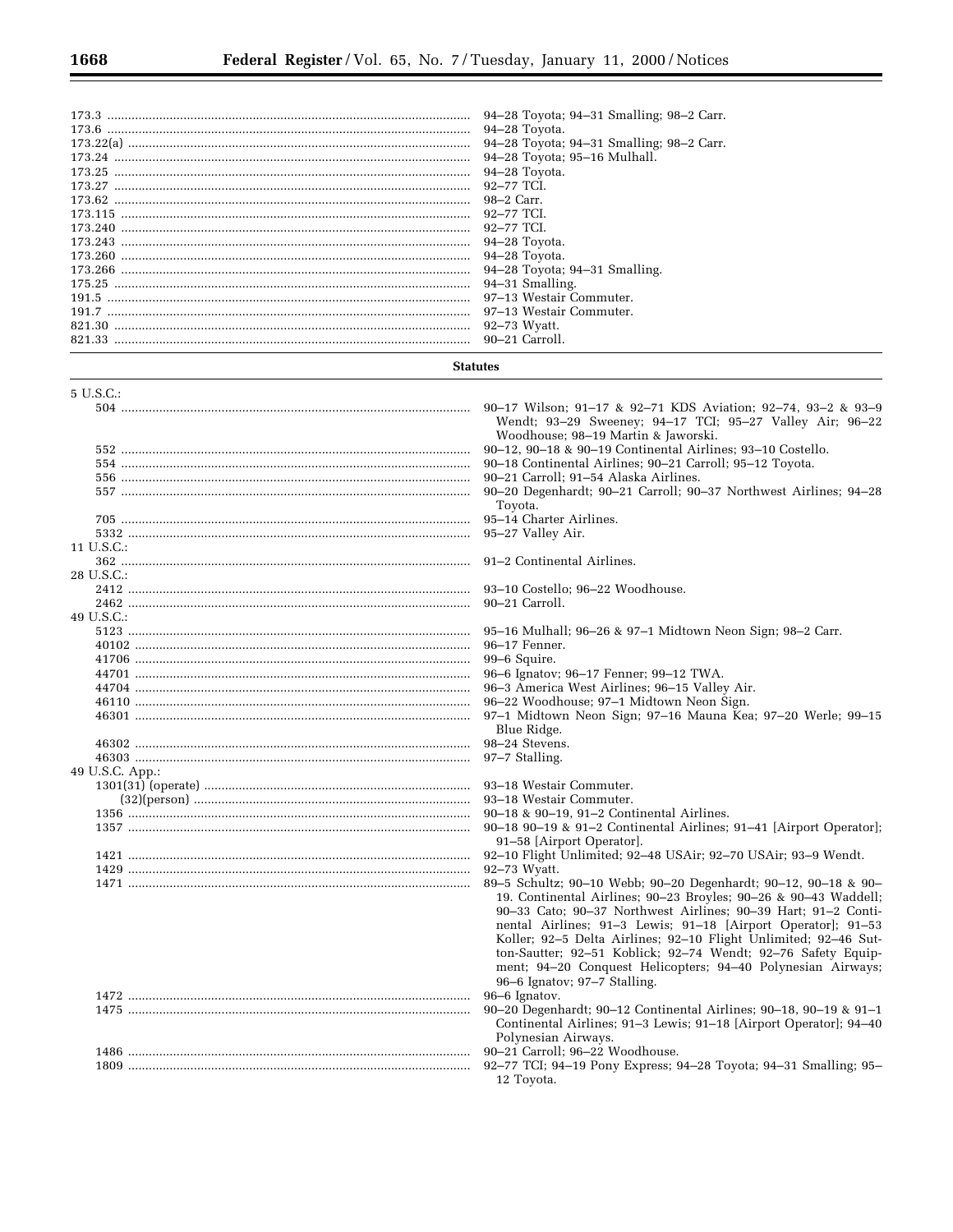# **Civil Penalty Actions—Orders Issued by the Administrator Digests**

(This digest includes all decisions and orders issued by the Administrator from October 1, 1999, to December 31, 1999.)

The digests of the Administrator's final decisions and orders are arranged by order number, and briefly summarize key points of the decision. The following compilation of digests includes all final decisions and orders issued by the Administrator from October 1, 1999, to December 31, 1999. The FAA publishes non-cumulative supplements to this compilation on a quarterly basis (*e.g.*, April, July, October, and January of each year).

*These digests do not constitute legal authority, and should not be cited or relied upon as such. The digests are not intended to serve as a substitute for proper legal research. Parties, attorneys, and other interested persons should always consult the full text of the Administrator's decisions before citing them in any context.*

*In the Matter of Trans World Airlines, Inc.*

#### Order No. 99–12 (10/7/99)

*Security Cases.* This is a consolidated appeal of two separate security cases against TWA. In each case, the law judge found that TWA violated one FAA security directive and several regulations. The law judge assessed a \$6,500 civil penalty in each case, for a total of \$13,000. In the first case, a TWA agent failed during check-in to ask an FAA inspector posing as a passenger if she had received anything from unknown persons. In the second case, the agent failed to ensure proper passenger/baggage checking. As a result, TWA transported the baggage aboard the airplane, even though the undercover agent never boarded. In each case, TWA admitted facts, but denied violations.

*Validity of the Security Directives.* On appeal, TWA challenges the validity of the FAA security directives on several fronts. The law judge, however, did not err in declining to consider issues involving the validity of the security directives. As previously held, the Federal courts provide a more appropriate forum for challenging the validity of FAA security directives.

*Non-Delegability of Air Carrier Responsibilities.* TWA argues it should not be held fully responsible for unauthorized omissions of its employees. It has been held repeatedly that air carriers are responsible for violations committed by their employees while acting within scope of employment. By holding air carriers responsible for violations committed by

their employees, the public is assured that air carriers will do everything in their power to ensure that their employees comply with the security and safety regulations. No one is in a better position to bring pressure to bear on air carrier employees to comply with the regulations than the air carriers themselves. It would be contrary to public interest to permit TWA and other air carriers to transfer away their crucial safety and security responsibilities.

*Sanction.* TWA argues that the law judge should have reduced the proposed sanctions more than he did. The law judge reduced the sanction in each case from \$7,500 to \$6,500. In setting the sanctions, however, the law judge carefully balanced the seriousness of the violations against any mitigating factors. He gave adequate weight to the mitigating factor of TWA's corrective action. Previous cases have held that simple reminders of pre-existing security responsibilities, standing alone, do not ordinarily justify a reduction in an otherwise reasonable civil penalty. The \$6,500 sanctions set by the law judge already take into account the inadvertent nature of the violations and TWA's compliance disposition. If the violations had been deliberate or if TWA had demonstrated a noncompliant disposition, higher penalties would have been appropriate.

*Financial Hardship.* TWA offered no witness who could testify to TWA's inability to absorb the proposed sanctions. Moreover, TWA's admission in its appeal briefs that the \$6,500 civil penalties ''will certainly not drastically harm'' it undercuts its financial hardship argument. Due to the seriousness of the violations, which left the system vulnerable to terrorist attack, the law judge did not err in assessing a \$6,500 in each case.

*Conclusion.* This decision denies TWA's appeal and affirms the ALJ's assessment of \$6,500 in each case, for a total of \$13,000.

#### *In the Matter of Falcon Air Express, Inc.*

#### Order No. 99–13 (12/22/99)

*Passenger List Requirement.* This case involves an alleged failure to keep an accurate list of passenger names. During a routine inspection, FAA inspectors found a discrepancy: although the weight and balance manifest said there were 135 passengers on a Falcon flight from the Dominican Republic to the U.S., the passenger list only contained 84 names.

Falcon's Operations director said he would obtain a complete list and fax it to the FAA in about 10 minutes. Falcon contacted Aerolineas, the carrier for

whom it conducted the flight, to obtain a complete list. The next day, the inspectors returned to Falcon to get the new list, which had 139 names—a different number than on either of the other 2 lists. Neither Falcon's President nor its Operations Director could explain the discrepancy, or say which individuals were actually on board. As it turned out, the list from Aerolineas was encoded. Some of the names were no-shows or duplicates.

*Accuracy of Weight and Balance Calculations.* On appeal, Falcon disputes the law judge's statement that the weight and balance calculations could have been inaccurate. It is true that the purser obtained the correct number of passengers by doing a head count. But there is evidence supporting the law judge's statement that the calculations could have been inaccurate: Falcon's own safety director testified that one reason for keeping the passenger list was for weight and balance calculations. In any event, safety is still at issue because Falcon was unable to tell inspectors the correct number of passengers. If the list contains too few names, rescuers could end a post-accident search prematurely. If it contains too many names, rescuers could be endangered while searching for passengers not on flight.

*Accuracy of Passenger List.* Falcon argues the list it obtained from Aerolineas was accurate because the codes indicated which passengers were on flight. But a passenger list, no matter how accurate, is of little use if the carrier cannot decode it without delay.

Also, Falcon argues that its President and Operations Director do not need to be able to explain technical matters, and that other personnel who knew the codes would have been involved in an emergency. But Falcon's management did not know the codes. Twice inspectors visited Falcon asking how many passengers were on board and twice they left without the information.

*Sanction.* Falcon argues no penalty should be assessed because it was a simple misunderstanding regarding the codes. But a civil penalty needs to be assessed to ensure that in an emergency, carriers able to provide an accurate number and the names of passengers without any confusion or delay.

Falcon also argues that the \$5,000 civil penalty should be reduced due to a typo on the complaint, which erroneously stated the maximum penalty as \$1,000 instead of \$10,000. But both the notice and the final notice of proposed civil penalty said the maximum was \$10,000. Moreover, even the complaint, even though it misstated the maximum, stated the agency was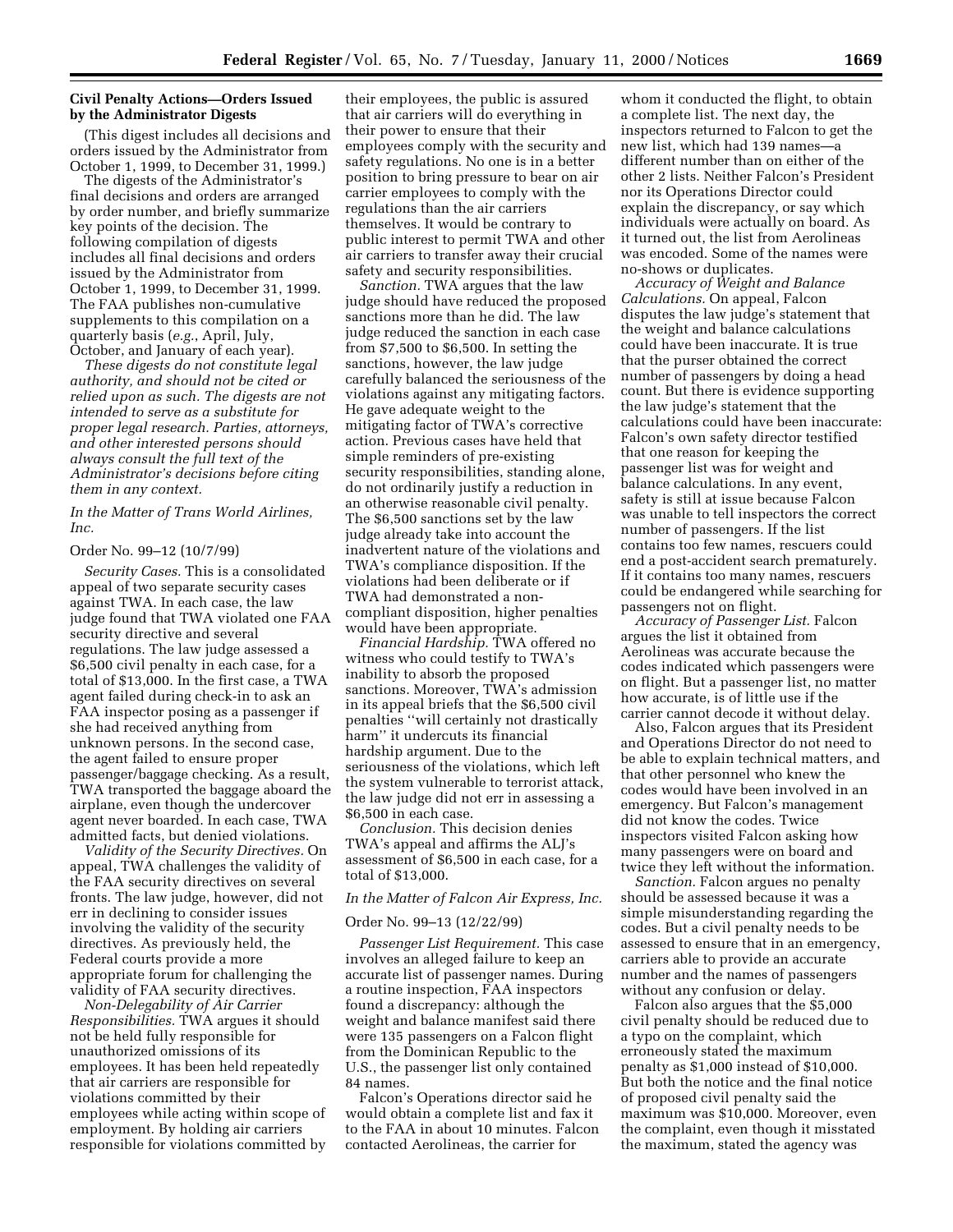seeking \$7,500. Falcon has not shown it was harmed. Falcon's appeal is denied and the \$5,000 civil penalty assessed by the law judge is affirmed.

#### *In the Matter of Alika Aviation, Inc.*

#### FAA Order No. 99–14 (12/22/99)

This case arises from a post-accident inspection of a Hughes 369D helicopter, operated by Alika Aviation, d/b/a Alexair, in which it was found that the N1 and N2 tach generators were each missing 2 opposing mounting nuts and the oil pressure regulating valve was missing its safety wire. The law judge held that it was demonstrated beyond mere probability that these defects existed at the time of the aircraft's last 100-hour inspection. Alexair operated the aircraft for 71 hours between the time of its last 100-hour inspection and the time of the accident that led to the inspection by the FAA inspectors. The law judge held that these discrepancies should have been discovered during the 100-hour inspection, and assessed a \$6,000 civil penalty.

*Settlement Offer.* Alexair argues on appeal that the law judge wrongly rejected evidence of the pre-hearing settlement offer made by Complainant, arguing that that evidence would have demonstrated the excessiveness of the \$10,000 civil penalty sought by Complainant at the hearing. This argument is rejected. The introduction of evidence of settlement offers is prohibited under Federal Rule of Evidence 408 when that evidence is sought to dispute the validity of the amount of the claim (or in this case, the appropriateness of the civil penalty.)

*Informal Conference.* Alexair argues on appeal that the agency attorney conducted the informal conference improperly. It is held that what happened at the informal is not at issue before the law judge at the hearing stage or the Administrator on appeal.

*Operator responsible for the acts and omissions of its employees.* A Part 135 operator is responsible for the acts and omissions of its employees in the scope of their employment and for the condition of its aircraft. Citing 14 CFR 135.413(a); *In the Matter of TWA,* FAA Order No. 98–11 (June 16, 1998); *In the Matter of USAir, Inc.,* FAA Order No. 92–48 at 7 (July 22, 1992), petition for reconsideration denied, FAA Order No. 92–70 at 5–6 (December 21, 1992); accord, *In the Matter of Pacific Aviation International,* FAA Order No. 97–11 at 5 (February 20, 1997); *In the Matter of Horizon Air Industries,* FAA Order 96– 24 (August 13, 1996).

*Sanction.* The Administrator rejects Alexair's argument that the civil penalty

should be reduced based on the fact that Alexair fired the mechanic who performed the 100-hour inspection. Terminating an employee eliminates someone who made a mistake but it does nothing positive to ensure that other or future employees will not make that same mistake. The Administrator also is not persuaded that the civil penalty should be reduced in light of the low civil penalty assessed against the mechanic. The Administrator may assess a civil penalty of up to \$1,000 against an individual, but may assess a civil penalty up to \$10,000 against an operator, like Alexair, that transports passengers or property or compensation or hire. The Administrator affirmed the \$6,000 civil penalty assessed by the law judge.

#### *In the Matter of Blue Ridge Airlines*

#### Order No. 99–15 (12/22/99)

*Air Carrier Use of Unqualified Pilot.* In this case, the law judge found that Blue Ridge's President piloted a Blue Ridge flight even though he holds only a private pilot certificate. Blue Ridge is a small Part 135 air carrier. Its president and owner, Douglas Haynes, is not authorized to serve as pilot in command of Blue Ridge flights. It is undisputed that Haynes flew a plane with three passengers from Colorado to Kansas and back. Blue Ridge claims that the flights were cost-sharing flights in which the pilot and passengers had a common purpose, so they fall under Part 91 instead of Part 135. But the evidence at the hearing showed that Haynes charged the passengers \$800 for the flight. The law judge did not believe Haynes' unlikely story that it was just a coincidence that his passengers wanted to go to the same small town in Kansas on the very same day that he was already going there to visit his cousin.

*New Testimony.* On appeal, Blue Ridge asks the Administrator to send the case back to the law judge to permit the carrier to permit it to present new testimony. But Blue Ridge has not explained what the testimony would be, how it might change the outcome, nor has it presented supporting affidavits, which are normally required when a party asks to present new evidence. Also, Blue Ridge has not shown why it did not present the testimony at the hearing in the first place. The request to remand is denied.

*Sanction.* Complainant has also filed an appeal, arguing that the law judge improperly ignored the Enforcement Sanction Guidance Table. *Compliance and Enforcement Order*, FAA Order 2150.3A, Appendix 4. Complainant argues that under the table, the law

judge should have assessed \$5,000 instead of \$1,600. It is true that the sanction table does need to be followed to ensure fairness, and there is no support for the method the law judge used in setting the sanction—that is, multiplying by two the revenue Blue Ridge generated for the improper flights. Nevertheless, there is a valid basis in the table for reducing the \$5,000 sanction proposed by the agency—the violator's ability to absorb the proposed sanction. Blue Ridge's income is extremely limited—it operated only a couple of flights under Part 135 and is no longer operating. So even though the law judge used an unauthorized method, the error was harmless because he arrived at an appropriate sanction anyway.

#### *In the Matter of Sharon Dorfman*

#### FAA Order No. 99–16 (12/22/99)

Ms. Dorfman was a passenger on board an American Airlines flight in May 1997. At the conclusion of a hearing, the law judge held that Ms. Dorfman did not violate 14 CFR 91.11, 121.317(f) and 121.317(k).

*Late Answer.* Complainant argues that the law judge should have dismissed the request for hearing because Ms. Dorfman did not demonstrate good cause for failing to file her answer on time. The Administrator holds that the question of whether the law judge should have held a hearing on the merits was a moot question after the hearing was held and briefs on the merits filed.

*Assault on the flight attendant not found.* Complainant argued that the law judge should have found that the preponderance of the evidence supported a finding that Ms. Dorfman pushed the flight attendant into a closet in violation of 14 CFR 91.11. Because Complainant failed to mention this incident in the complaint, the law judge correctly held that Complainant was precluded from arguing at the hearing that this incident amounted to a violation of Section 91.11. See 14 CFR 13.208(c). Moreover, the law judge found that Ms. Dorfman accidentally jostled the flight attendant. Accidental jostling does not amount to a battery, which is an intentional tort. The law judge's finding was reasonable in light of the evidence.

*Interference with the flight attendant no found.* Ms. Dorfman had her legs stretched across the aisle, and ignored the flight attendant's requests to move her legs. The flight attendant moved Ms. Dorfman's legs out of the way with her cart. The law judge held that this momentary and inconsequential